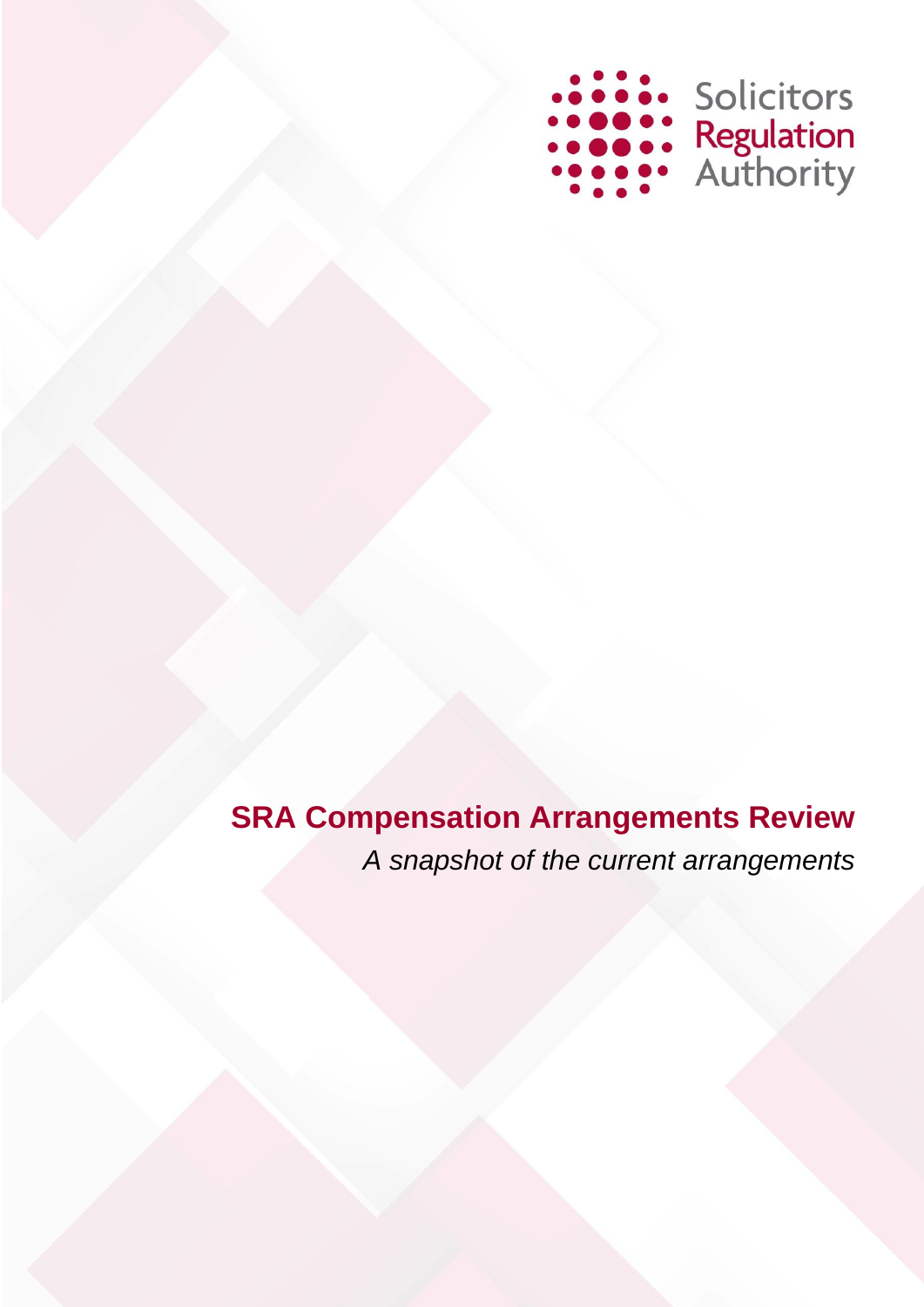# **Contents**

| 1 The SRA's Compensation Arrangements Review - an overview  3              |
|----------------------------------------------------------------------------|
|                                                                            |
| 3 What are the risks to consumers' financial interests? 10                 |
|                                                                            |
| 5 How does the SRA protect consumers when firms fail to meet the necessary |
|                                                                            |
| 7 How the SRA manages applications to the Compensation Fund  30            |
| 8 Value of claims on the Compensation Fund  31                             |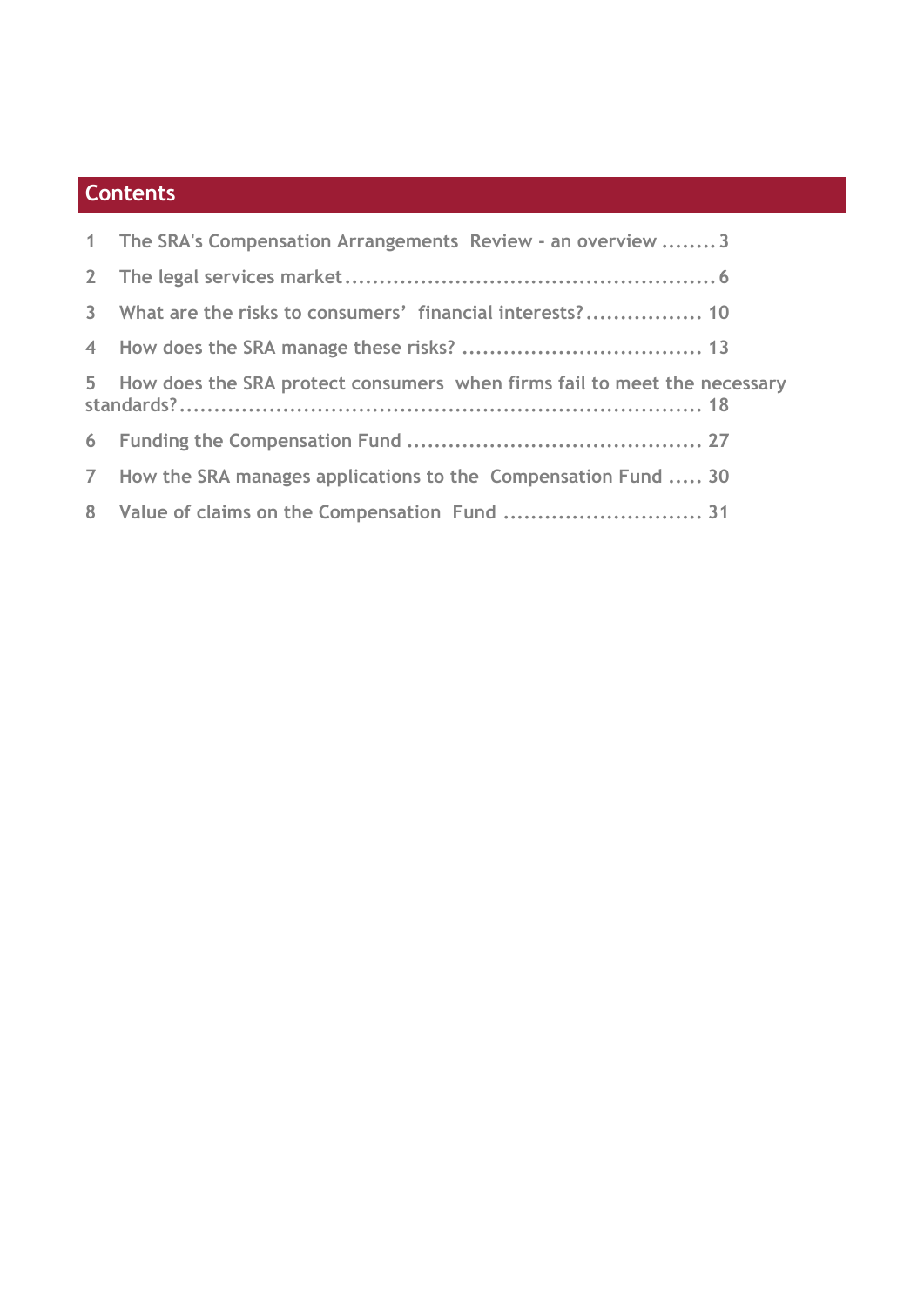# <span id="page-2-0"></span>**1 The SRA's Compensation Arrangements Review - an overview**

- 1.1 The SRA and other legal services regulators<sup>1</sup> are required to have in place appropriate professional indemnity insurance and compensation arrangements. These arrangements are there to provide consumers of legal services with protection from financial loss because of dishonesty, failure to account, fraud and dishonesty.
- 1.2 The SRA operates a compensation fund to help people who have lost money as a result of a law firm's dishonesty or failure to account for money received.
- 1.3 In recent years there have been significant changes in the way the legal services sector operates and is regulated. These changes include the separation of the representative and regulatory functions of professional bodies (such as the Law Society and Bar Council) which are approved regulators under the Legal Services Act 2007 (LSA) and the liberalisation of legal services business structures permitting non-lawyer involvement in various forms.

With the variety of services provided by law firms, the users of legal services have also changed significantly with different needs.

- 1.4 The SRA, created by the Law Society, is an independent regulator applying an explicitly risk-based and outcomes-focused regulatory strategy to the regulation of legal services in the liberalised market. Over time, the SRA is reviewing how it carries out all of its work, to ensure that it is based on risk and focused on outcomes. This review will apply those principles for the first time to our compensation arrangements.
- 1.5 Our regulatory work reduces the overall level of financial risk posed to consumers. However, regulation does not seek to eliminate all risks to consumers and it is therefore, important to consider what arrangements there should be to provide redress as a response to certain risks.
- 1.6 The SRA, in its strategic plan for 2013-15<sup>2</sup>, has committed "...to develop the SRA's *regulatory arrangements to deliver more proportionate and better targeted outcomesfocused regulation in the public interest*." This includes a fundamental review of the current compensation arrangements.
- 1.7 The SRA will consider the current arrangements and what risk-based, outcomes-focused arrangements might look like, not only as a means of protecting the consumers of legal services, but also from the perspective of the broader public interest. Our compensation arrangements need to be consistent, not only with the SRA's regulatory objectives<sup>3</sup> but also with other obligations placed upon SRA by the LSA, for example adherence to better regulation principles.
- 1.8 The scope of the review needs to be broad enough and the methodology rigorous enough to establish a compensation regime which:

 $\overline{a}$ 

<sup>1</sup> http://www.legislation.gov.uk/ukpga/2007/29/schedule/4/part/1

<sup>&</sup>lt;sup>2</sup> http://www.sra.org.uk/sra/strategy.page

<sup>3</sup> http://www.legislation.gov.uk/ukpga/2007/29/section/1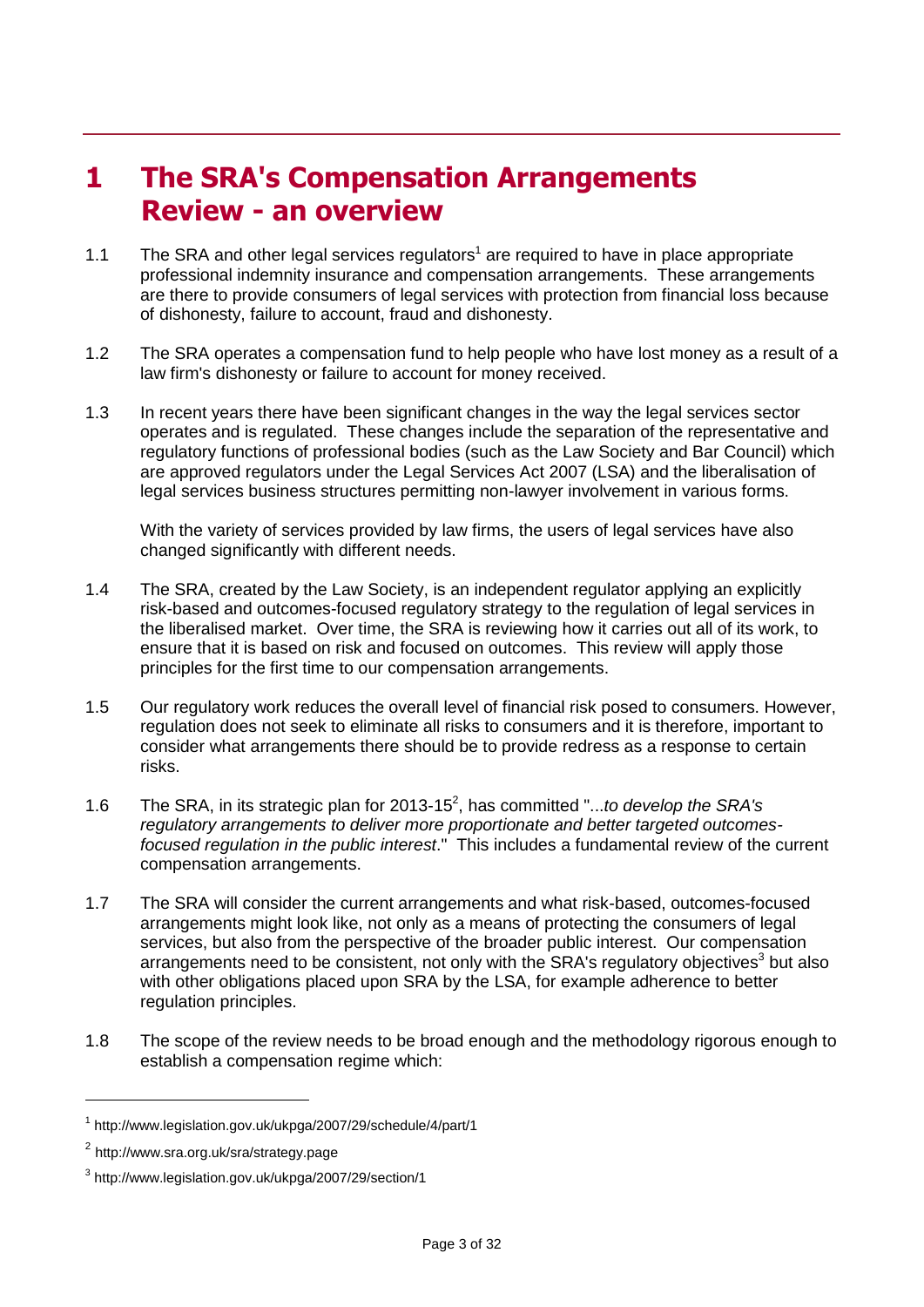- provides appropriate protection for consumers of legal services;
- is in accordance with regulatory principles;
- meets the SRA's regulatory objectives; and
- stands the test of time.
- 1.9 The issues which the review will need to encompass include:
	- the purpose of compensation arrangements within a wider client protection regime and the form that they should take;
	- whether the eligibility criteria for claimants is appropriate;
	- how the regime should be funded;
	- how administrative costs related to the compensation fund should be accounted for; and
	- the effectiveness and efficiency of the current compensation arrangements as part of the current client protection regime.

#### **The purpose of this paper**

1.10 The purpose of this paper is to provide background information to inform those who wish to contribute to that review and to encourage the widest participation. The SRA will consult on any proposals in due course, but this paper seeks to contribute to a common understanding of the current situation.

1.11 This paper incorporates details of the SRA's current compensation arrangements and how the arrangements currently work. Further research into these elements will continue during the course of the review to help define final policy proposals. A high-level comparison of other jurisdictions and other professionals has been carried out and forms part of this information pack.

### **Looking ahead**

- 1.12 The SRA currently expects to issue a consultation paper later in 2014 with any proposals for change to be implemented from 2015 onwards depending on the scale and complexity of the changes.
- 1.13 The SRA would be interested to hear the views of our stakeholders on these issues, and any other to help us to identify what works well and what does not work well, in respect of the current arrangements.
- 1.14 We hope that consumers and consumer bodies will participate in the review, given the significance of the arrangements to the interests of consumers of legal services. The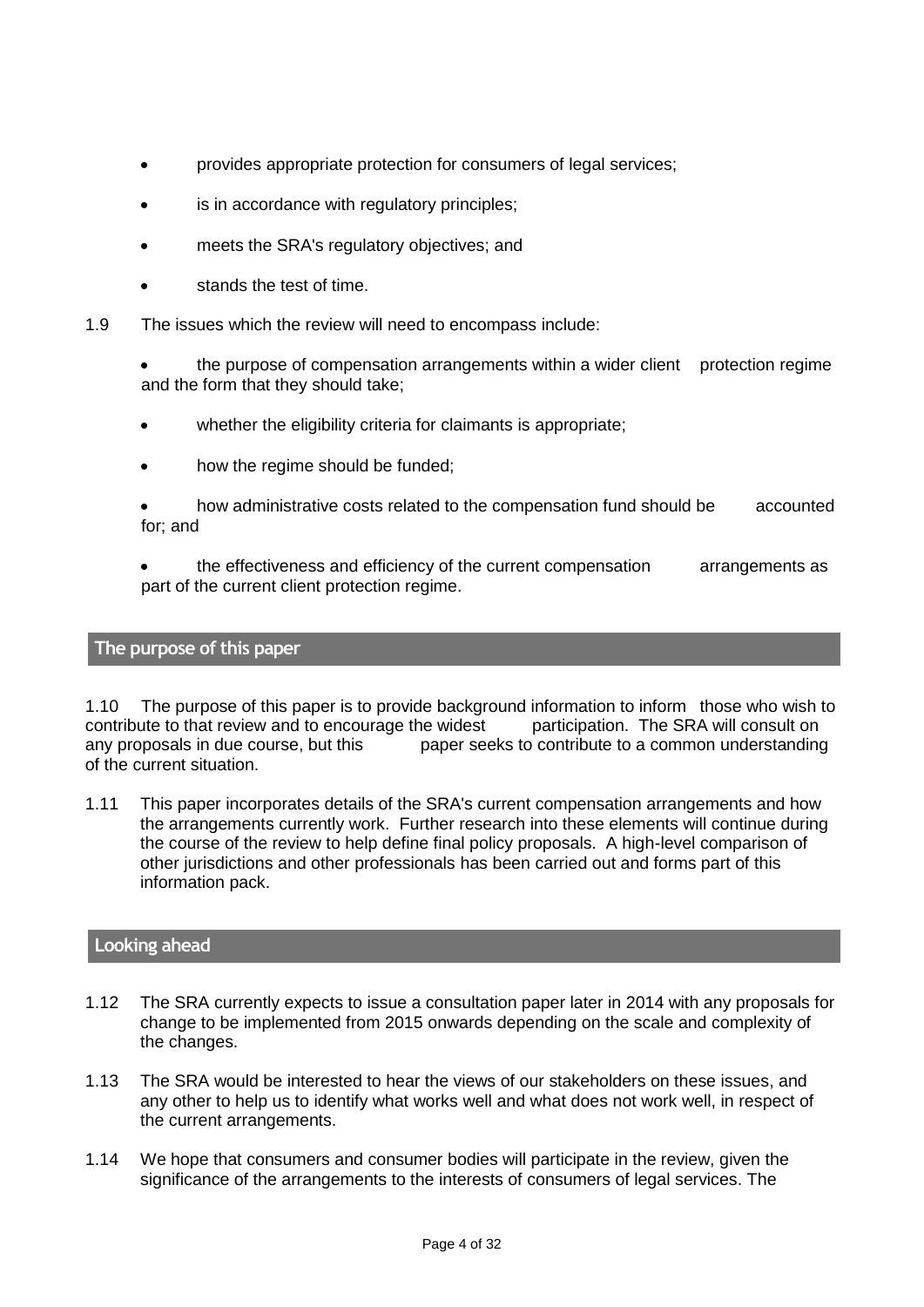existing compensation arrangements are paid for by law firms. These are challenging times for many firms and it is essential that they also have the opportunity to contribute to the review.

1.15 The SRA would encourage stakeholders to engage with the review. Those who wish to share their views can contact us at: policy@sra.org.uk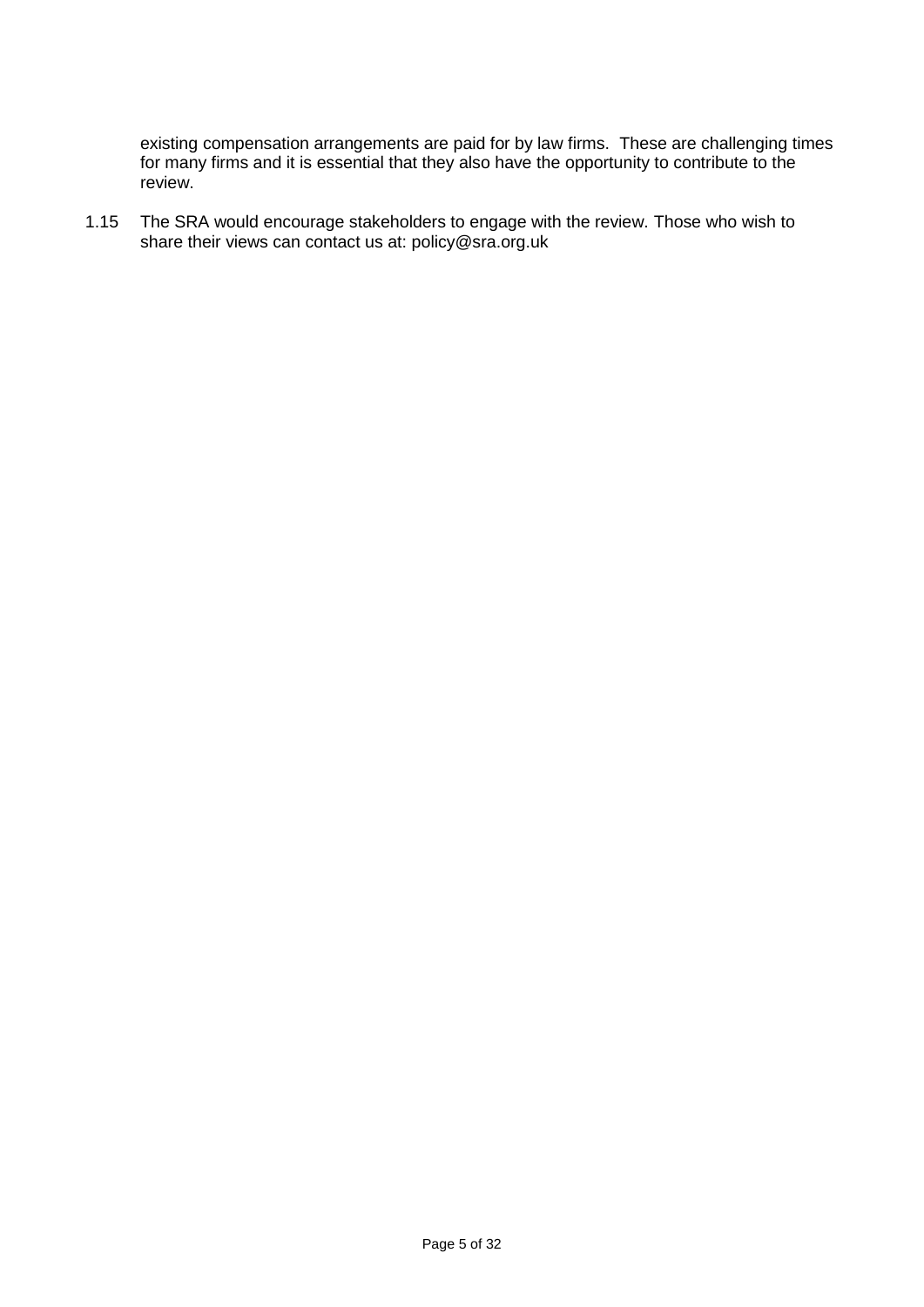# <span id="page-5-0"></span>**2 The legal services market**

2.1 This section provides an overview of the legal services market and the SRA's role in regulating legal services.

### **The legal services market**

- 2.2 According to research published in January 2013<sup>4</sup>, the UK legal services market was valued at £26.1 billion in 2012, with business to business purchases accounting for 89% of the total market value. The industry consists of nearly 30,000 companies, with around 83% of entities reported to be micro businesses employing fewer than 10 people. In revenue terms, the largest 3% of law firms generated 55% of revenue in 2012. Government statistics<sup>5</sup> indicate that the sector contributed £20.9 billion to the UK economy in 2011, £4bn of which derived from exports.
- 2.3 There are three distinct legal systems in the UK; England and Wales, Scotland and Northern Ireland, each with their own framework for the regulation of legal services.
- 2.4 In England & Wales, there are approximately 15,000 barristers, 160,000 solicitors on the Roll and 12,000 individuals in other professional categories. Members of the different professions are regulated by different bodies. Individual lawyers comply with the rules and standards set by the regulator of their particular profession.
- 2.5 The SRA regulates part of the legal services market in England and Wales.
- 2.6 Research conducted by the Law Society $^6$  indicates that the legal services market in England and Wales comprises between 267,000 and 320,000 regulated and unregulated individuals supplying legal services in around 30,000 entities, generating turnover of £25.6bn, or 1.48% of gross value added (gross value added is a measure of the value of goods and services produced in an area, industry or sector of an economy) (2010 figures). Solicitors represent the largest group within the market accounting for 38-46% of individuals, 44% of entities and 58% of total UK turnover (UK figures) but the role of non-solicitor and non-barristers is significant.
- 2.7 The legal market is however, in a period of significant change. Much of this is driven by individuals and firms, as they seek to improve quality and service standards, develop new markets and new ways of working and greater competitiveness. Similarly, new entrants are impacting on how services are delivered.
- 2.8 Much also is driven by changes in the environment within which firms operate. For example, as a result of the opportunities presented by the LSA or new technologies, or by the challenges presented to them, as a result of changes in the economy or by recent government policy on referral fees, personal injury claims, civil litigation funding or legal aid.

 4 [http://www.companiesandmarkets.com/Market/Business-Services/Market-Research/Legal-Services-in-United-Kingdom-](http://www.companiesandmarkets.com/Market/Business-Services/Market-Research/Legal-Services-in-United-Kingdom-ISIC-7411/RPT1134244)[ISIC-7411/RPT1134244](http://www.companiesandmarkets.com/Market/Business-Services/Market-Research/Legal-Services-in-United-Kingdom-ISIC-7411/RPT1134244)

<sup>&</sup>lt;sup>5</sup> http://www.justice.gov.uk/downloads/publications/corporate-reports/MoJ/legal-services-action-plan-0313.pdf

<sup>6</sup> Law Society Market Assessment Report 2012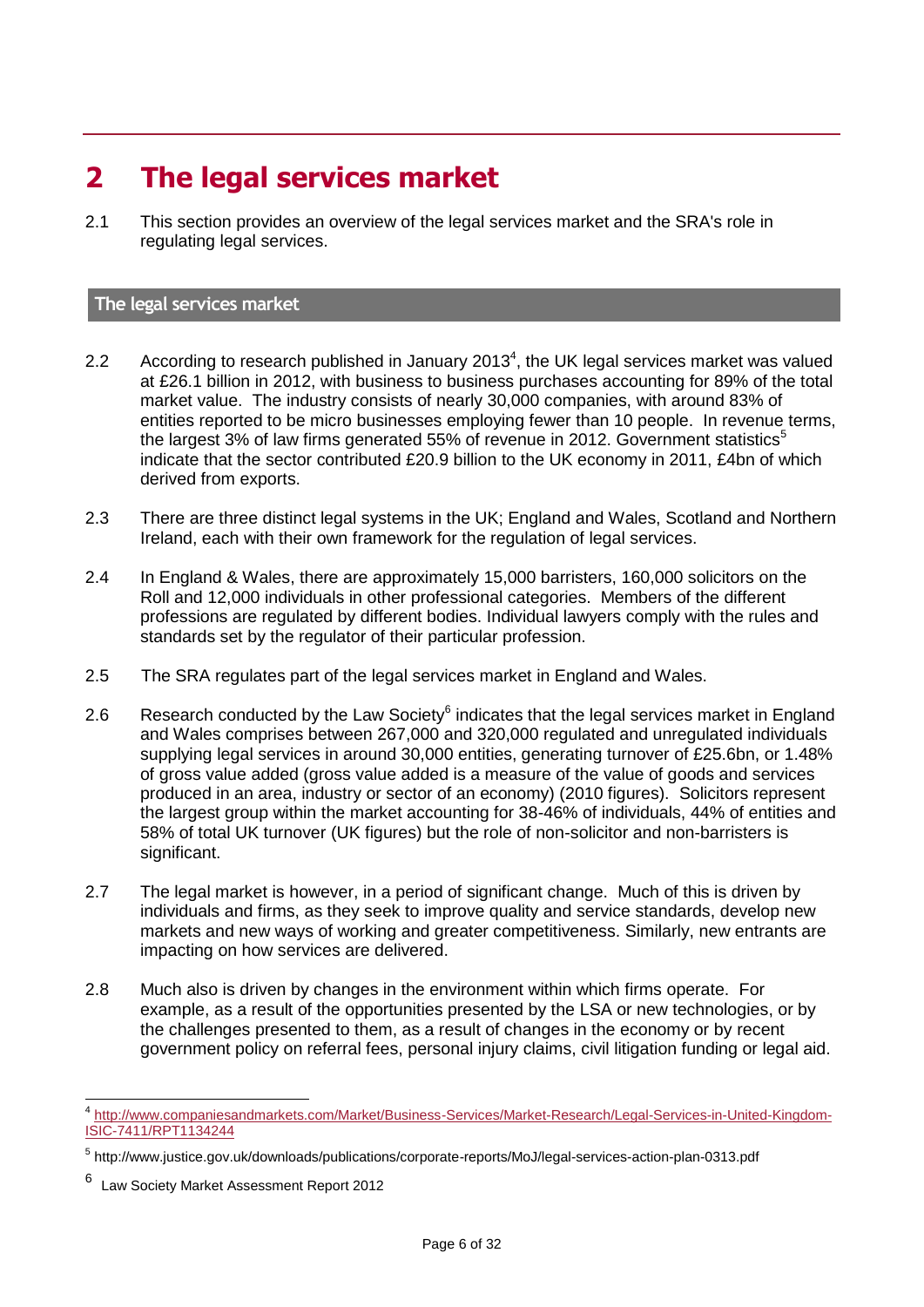#### **What legal services are regulated?**

- 2.9 Not all legal services are regulated. The LSA distinguishes between reserved legal activities, which can only be undertaken by an authorised person, and other legal activities which can be offered by anyone.
- 2.10 There are six areas of reserved activity that can only be provided by an authorised person (a regulated lawyer, such as a solicitor):
	- 1. the exercise of rights of audience (i.e. appearing as an advocate before a court);
	- 2. the conduct of litigation (i.e. managing a case through its court processes);
	- 3. reserved instrument activities (i.e. dealing with the transfer of land or property under specific legal provisions):
	- 4. probate activities;
	- 5. notarial activities (i.e. work governed by the Public Notaries Act 1801); and
	- 6. the administration of oaths (i.e. taking oaths, swearing affidavits etc).

(Note: different classes of authorised persons are authorised to provide different combinations of the reserved activities.)

2.11 Legal activities that are not reserved include the provision of advice, assistance or representation in connection with the application of the law or the resolution of disputes determining the nature of a person's legal rights or liabilities. However, if an individual or entity is authorised to provide reserved legal activities by one of the legal services regulators, all of their legal activities may fall within the scope of regulation.

### **The SRA's role in regulating legal service providers**

- 2.12 Since 1 January 2010, the Legal Services Board (LSB) has been responsible for overseeing the regulation of legal services in England and Wales.
- 2.13 The SRA is the independent regulatory body established by the Law Society for the regulation of legal services provided by law firms and solicitors in England & Wales. So solicitors are regulated by the SRA and have to comply with the provisions contained within the SRA Handbook.
- 2.14 The SRA's powers arise from various statutes and regulations including the Solicitors Act 1974, the Administration of Justice Act 1985, the Courts and Legal Services Act 1990, the Legal Services Act 2007 and the SRA Handbook.
- 2.15 The SRA regulates in the public interest and is determined to ensure that the public is able to access safe, ethical, good quality legal services that meet their needs. The SRA shares these core principles with the great majority of those we regulate. However, given the rapidly evolving nature of the legal services market, how the SRA regulates and what the SRA focuses its resources on at any point in time will evolve.
- 2.16 Since October 2011, the SRA has adopted a risk-based, outcomes-focused approach to regulation. Rather than trying to regulate the details of how firms run their business this is a regulatory regime that focuses on the high level principles and outcomes which drives the provision of high quality services to clients and which promotes the effective management of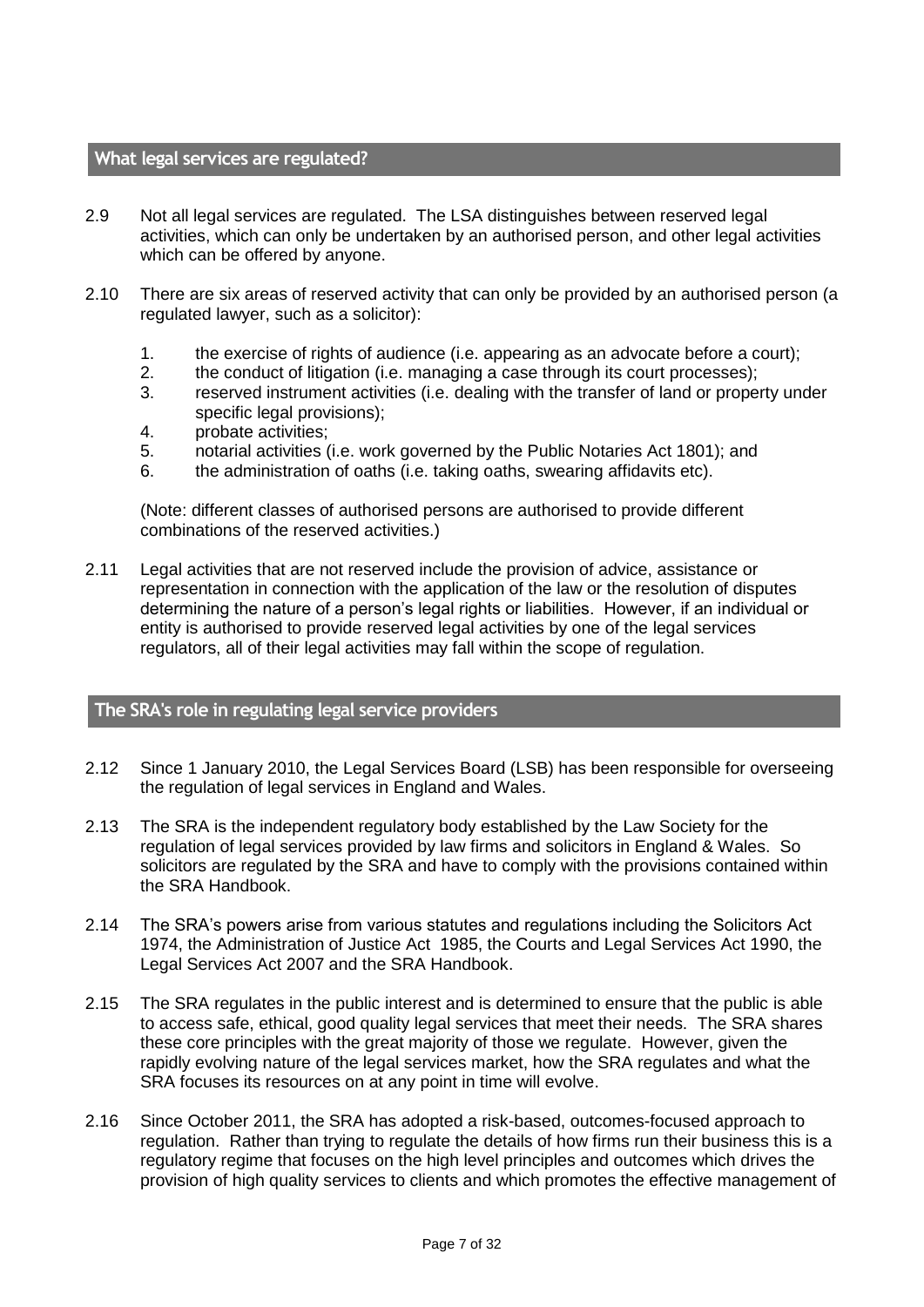a solicitor's business. This approach allows for the SRA to focus on issues which really matter and fosters an environment where law firms are required to take responsibility for managing risks in particular contexts whilst allowing flexibility in how they deliver services to their clients. In short, the SRA seeks compliance with outcomes rather than checking for compliance with detailed rules.

#### **Who/what does the SRA regulate?**

- 2.17 The SRA's purpose is to protect the public by ensuring that solicitors meet high standards and to taking action when risks to the public are identified. The SRA regulates solicitors' firms and bodies licensed under the LSA as well as the individuals employed within those entities, in the public interest.
- 2.18 The SRA authorises individuals and firms to provide the reserved legal activities defined by the LSA, excluding notarial activities. The SRA is the largest of the approved regulators in England and Wales. The SRA regulates 128,169 practising solicitors, 4,653 other lawyers and 10,827 entities and their employees and managers<sup>7</sup>. The total number of solicitors on the roll (the record of individuals who are qualified, but not necessarily practising) at the end of February 2013 was 164,998. The SRA regulates Solicitors, Registered European Lawyers (RELs) and Registered Foreign Lawyers (RFLs).
- 2.19 The SRA also regulate solicitors' firms. Firms may will take the form of a:
	- sole practitioner;

- recognised body; or
- licensed body (Alternative Business Structures (ABSs)).

Recognised and licensed bodies are commonly referred to as authorised bodies and may take the form of partnerships, limited liability partnerships or limited companies.

- 2.20 The SRA regulates the managers, owners and employees of the firms regulated, even if those individuals are not themselves lawyers.
- 2.21 The Law Society's sector analysis of firms regulated by the SRA identifies the 200 firms with the largest turnover as 'large firms'. These firms make up just under 2 per cent of all SRA regulated entities and generate fee income of more than £11.5million per annum. Large firms employ over two-fifths of all solicitors in private practice and generate two-thirds of total fee income. Nearly half of the income generated in England & Wales by large firms comes from business and commercial work for listed and non-listed companies. However, there is a great variety in the specialism of this group, which includes some of the leading personal injury firms and some that provide private client services to 'retail' consumers and High Net Worth Private Individuals (HNWPI), including wills and probate, tax and trusts.
- 2.22 For the remaining 98 percent of firms (known as 'small and medium' sized firms) work from private individuals accounted for approximately 50 per cent of total turnover and 56 per cent of their client base in 2011. Small and medium sized firms dominate in the provision of the most common 'retail' services: conveyancing, family, probate, wills, personal injury,

<sup>7</sup> SRA *Regulated population statistics*, accessed 22 March 2013. http://www.sra.org.uk/sra/how-wework/reports/statistics/regulated-community-statistics.page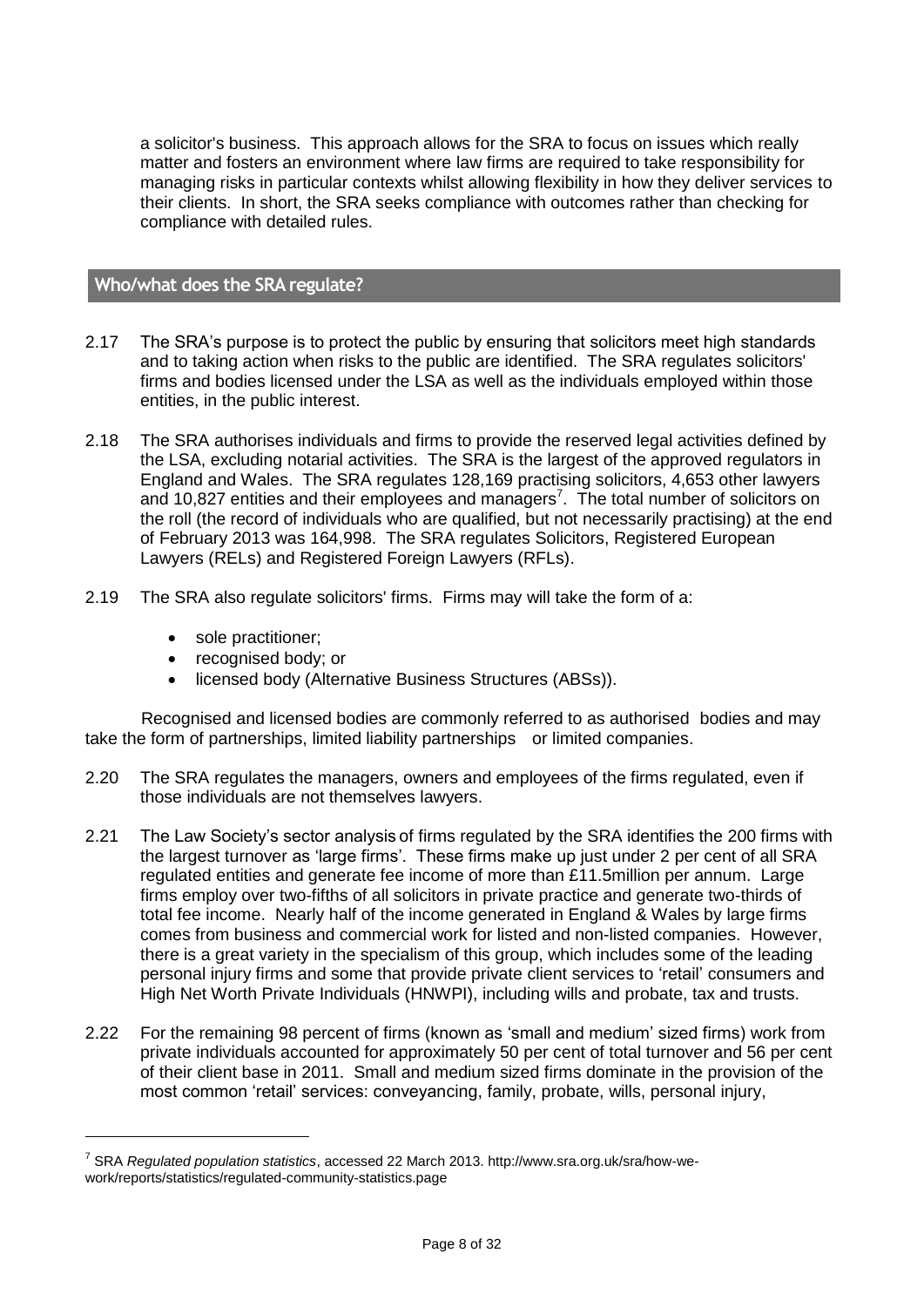immigration, employment and crime. These firms are more likely to have experienced decreases in fee income over the past three years than the top 200 firms.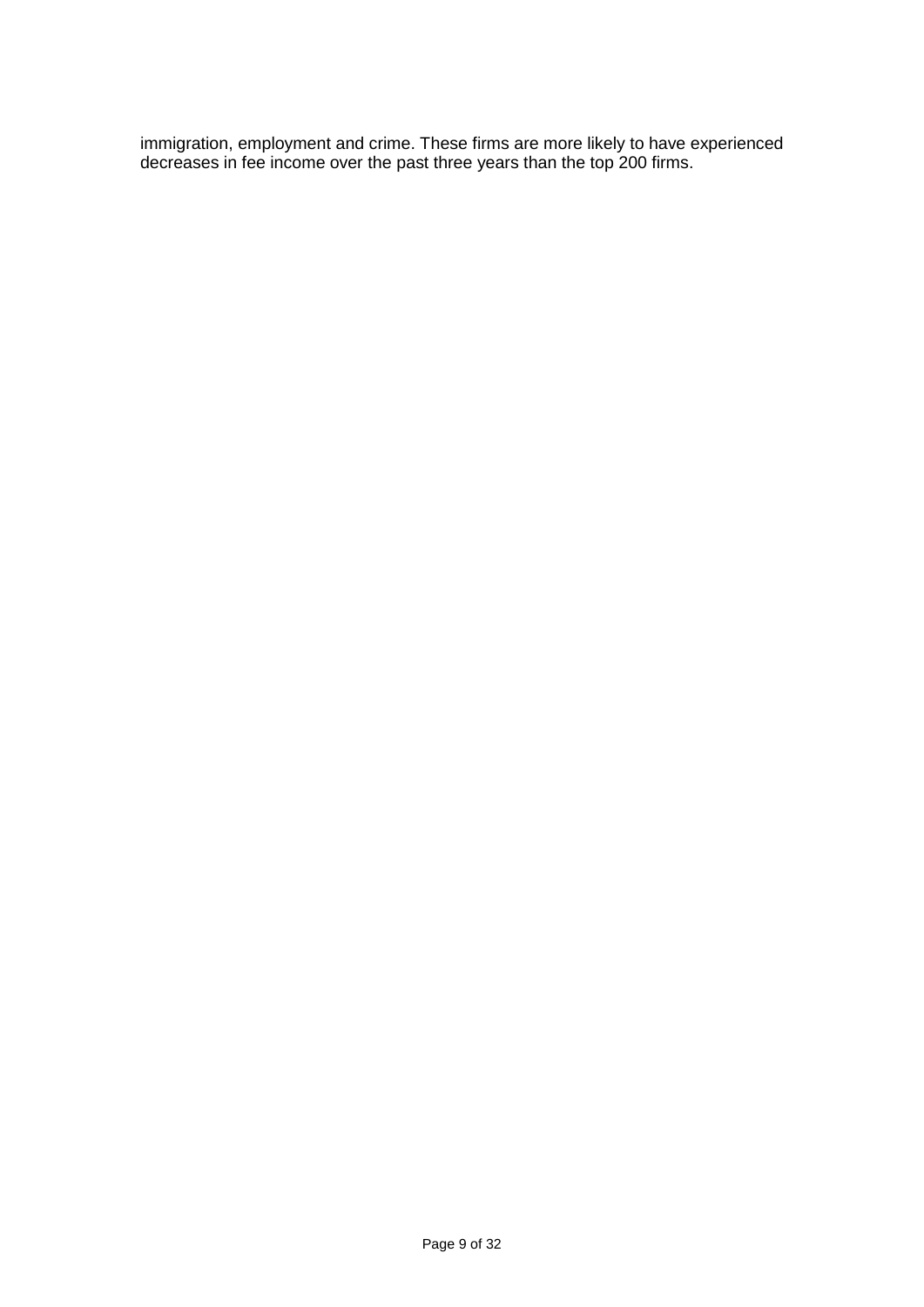# <span id="page-9-0"></span>**3 What are the risks to consumers' financial interests?**

- 3.1 There are two main types of financial risk to consumers of legal services:
	- risks associated with the delivery of legal services; and
	- risks which result from a firm's ability to hold money and assets on behalf of clients.

### **Risks associated with the delivery of legal services**

- 3.2 The delivery of legal services is often of significant value for the consumer. If clients receive a poor service or are charged excessive fees, this can lead to financial loss and a potential claim against the law firm.
- 3.3 Clients may also suffer loss if a firm is unable to complete work that has been paid for. This situation may arise if a firm becomes insolvent, or if the SRA's regulatory action means a firm cannot continue practising. When the continuity of providing legal services is disrupted in this way, clients may incur further costs due to procedural delays and/or the need to engage another firm to take on the work.
- 3.4 Losses arising from this risk are largely a matter for the Legal Ombudsman service and may also result in a claim being made on against the law firm's professional indemnity insurance. The role of the Legal Ombudsman and professional indemnity insurance as a means of client protection are discussed later in this paper.

# **Risks relating to the holding of client money**

3.5 Firms regulated by the SRA handle large sums of money belonging to their clients, for example, in property transactions, damages received in personal injury matters, or when administering the estate of someone who has died.

3.6 The SRA Accounts Rules 2011 require all firms to keep client money separate from their own money.

- 3.7 The risk arising from firms holding client money include that it may be misused or stolen by someone in the firm or paid to the wrong client (usually to cover a previous misuse). Misuse of client money occurs when a firm or individual within it uses money from one client's account for the benefit of another, whether dishonestly or incompetently. Misappropriation involves the dishonest appropriation of client money by a firm or individual within it.
- 3.8 Where the risk does arise, the impact can be considerable. To take an example, the client accounts of intervened conveyancing firm Wolstenholmes LLP to 31 October 2009 revealed a shortfall of £19,878,466.84 after the SRA had intervened to close the firm.
- 3.9 Research shows that on average 1.1% of regulated firms had findings against them for matters relating to the misuse and misappropriation of client money, between 2007 and 2012. However, when this happens, consumers can suffer considerable impact. In the case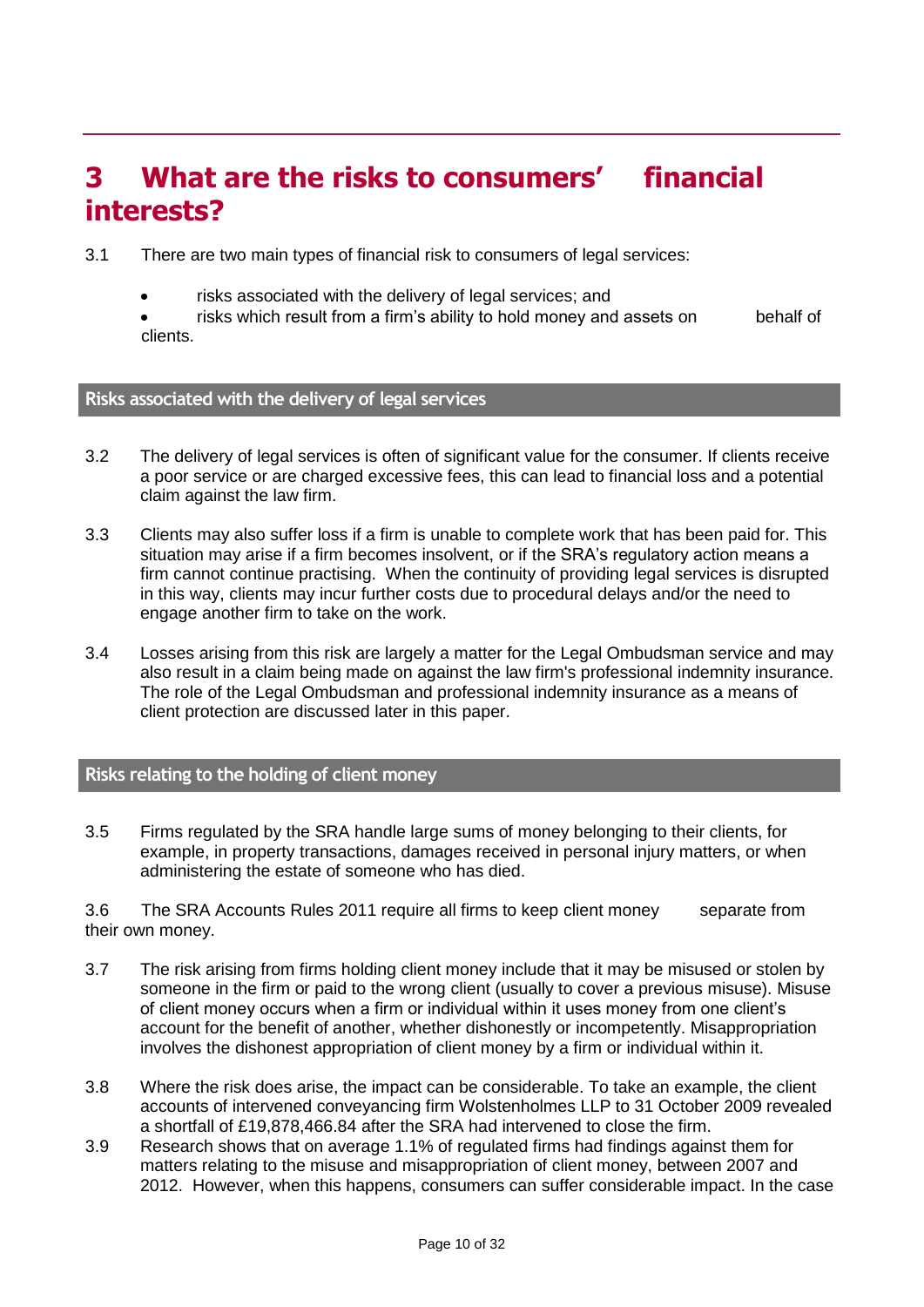of Wolstenholmes LLP, clients were left in great uncertainty about the money the firm held for their house purchases. To date (June 2013), the net liability to the Compensation Fund, in respect of claims dealt with by the SRA following the closure of Wolstenholmes LLP is £7.66m.

- 3.10 Where misuse or misappropriation does occur, the most common driver is financial difficulty, either for a firm or for an individual at a firm. This will lead to misconduct or worse and often inadequate controls of client money leading to chaos or failure to prevent misappropriation.
- 3.11 In the current economic environment, there is a increased risk of misuse of client money by firms in financial difficulty. Therefore, there remains the risk of significant default of a common nature such as theft of conveyancing and probate funds and other situations where large sums of client money are held.
- 3.12 Where there are inadequate controls in a firm, which can range from automated accounting systems to poor cultural attitudes and inadequate training, the risk of client money being stolen or not accounted for becomes more likely to crystallise. In financial institutions, poor controls have been blamed for large scale misappropriation or misuse of funds. For example, at Barings Bank, the fact that Nick Leeson both led the trading desk and had control over the back office, meant he had "*ample opportunity to falsify the reporting aspect*  of the business and bypass critical regulatory and compliance requirements<sup>®</sup>. An absence of vetting procedures for staff or security clearance checks can also enable dishonest individuals to join a business. Other examples of poor controls include allowing unsuitable employees to have authorisation to transfer client monies, or failure to have accounts regularly reconciled.
- 3.13 A combination of financial difficulty (or other motive for theft) for a dishonest firm or individual, combined with inadequate systems and controls, creates the environment where misuse or misappropriation of client money can arise.
- 3.14 The temptation to misuse or misappropriate exists in any firm holding client money. Where large sums are held, the potential impact is higher. As such, conveyancing and probate firms are at a heightened risk for dishonest misuse and misappropriation of client funds, due simply to the scale of the money held. In law firms, funds are held for many different clients, and thus money missing from one client's account may be concealed by moving money from another client. With careful juggling of funds between accounts, it is possible for losses to be hidden for a considerable time.
- 3.15 Incompetent misuse represents a lesser risk than direct misappropriation, but it is still a risk. Fraud is easier if accounting systems in a firm are confusing and if financial managers do not have the skills to run their firm properly. Such inadequacies in management skills may well not be confined to accounting.

3.16 All such activity is entirely contrary to Rule 1 of the SRA Accounts Rules 2011 and represents serious dishonesty.

3.17 The primary impact of misuse and misappropriation of client money is upon those clients whose money has been misused. This can crystallise as an actual loss of money, requiring remedy from the Compensation Fund. It can also result in a delay in completion of a property or probate transaction as the solicitor seeks to cover a shortfall on one account by

 8 http://compliance.knowledgeplatform.com/Files/Attachments/651c5f93-c961-447a-9107-

<sup>017</sup>e7d343b372004\_TRRF\_Barings%20case%20study.pdf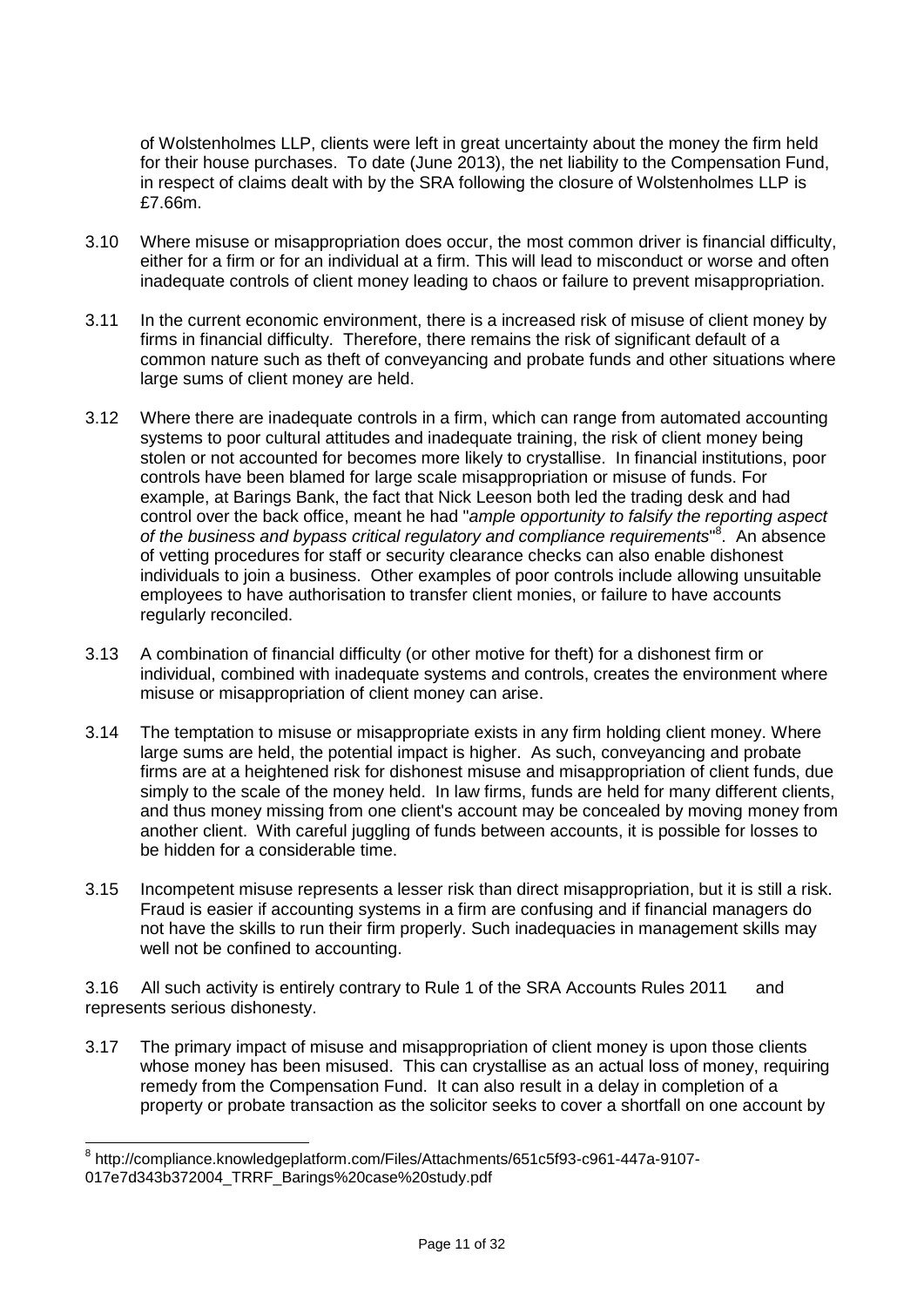borrowing from others in an ongoing chain. Inevitably, these issues give cause for the SRA to intervene into a firm.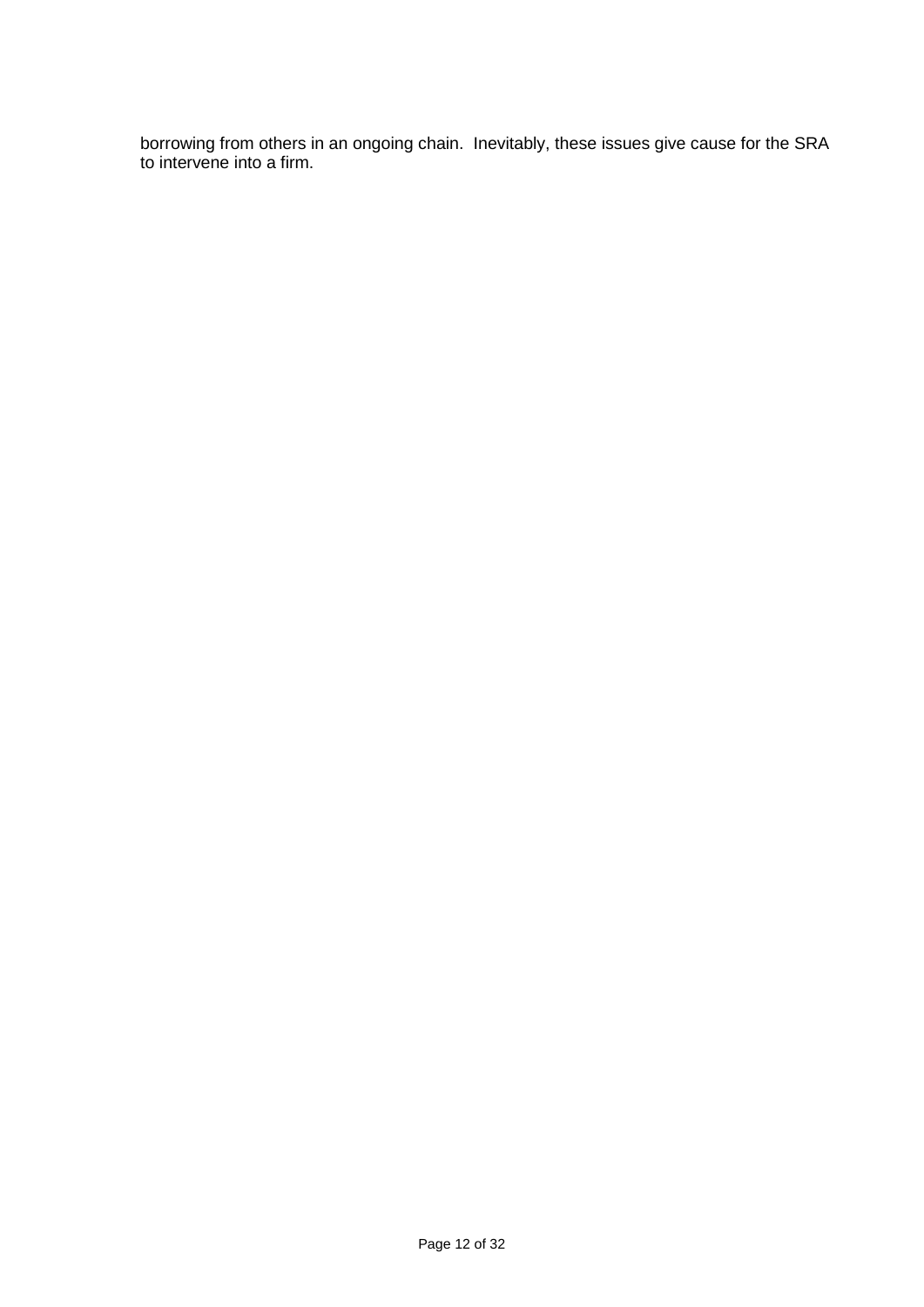# <span id="page-12-0"></span>**4 How does the SRA manage these risks?**

- 4.1 The SRA manages financial risks to consumers by setting regulatory standards, supervising firms' in a proactive and risk-based way and by deterring misconduct. Supervision encourages firms to deal with their own risks, thus ensuring they provide the right outcomes for clients in line with the mandatory outcomes in the Handbook. The SRA achieves this by means of risk-based supervision, including constructive engagement with those firms willing and able to engage constructively with the SRA.
- 4.2 The SRA will take enforcement action if there is serious misconduct if there is a risk to the public which cannot be mitigated by working with the firm, or the firm in question does not engage with the SRA so that the matter can be addressed by way of the Supervision approach and formal investigation is required.
- 4.3 Further details about how the SRA regulates can be found on the SRA's website<sup>9</sup>.

#### **Outcomes-focused regulation**

- 4.4 The outcomes-focused approach to regulation means that our goal is to ensure that legal services providers deliver positive outcomes for consumers of legal services and the public, in line with the intent of the LSA regulatory objectives. This is in contrast to our historical rules-based approach: the SRA no longer focuses on prescribing how those regulated by the SRA provide services, but instead focuses on the outcomes for the public and consumers that result from the activities of those legal services providers.
- 4.5 The SRA defines desired regulatory outcomes by identifying what it expects to observe when legal services providers engage in providing services to clients in line with the intent of the regulatory objectives. This process provides us with a practical articulation of the characteristics or results that the SRA should be seeking to achieve through our regulation.
- 4.6 By adopting an outcomes-focused approach, we are able to encourage innovation within the market, regulating a broader range of business structures which bring new approaches to the provision of legal services, as well as providing greater freedom to those we already regulate.
- 4.7 As an outcomes-focused regulator we evaluate the impact of our regulatory activity on firms, consumers of legal services and the public and adapt our approach to continuously improve our delivery.

# **Risk-based regulation**

4.8 Day-to-day regulatory activities are guided by a risk-based approach to regulation, focusing attention and activity on issues, firms and potential risks that pose the greatest threat to the objectives. In order to achieve this, the SRA needs:

 9 http://www.sra.org.uk/consumers/sra-regulate/sra-regulate.page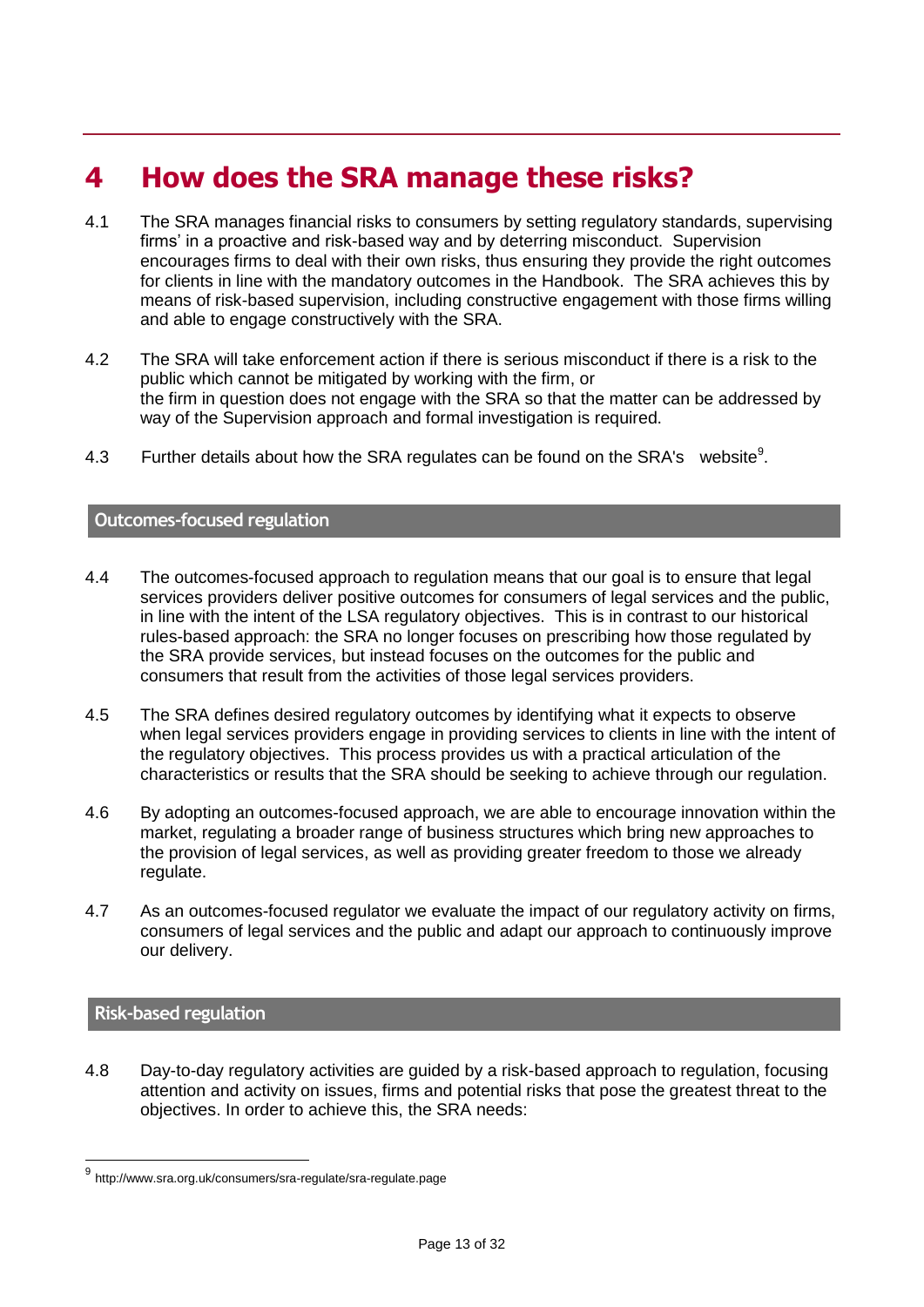- a clear view on what the risks are to the objectives and our exposure to them;
- to be able to demonstrate where our most significant risks lie, what mitigation activities we are taking to address them, and that these actions are both proportionate and effective; and
- clear governance arrangements in place ensuring that risks are escalated as appropriate and that there is accountability for the effective management of risk.
- 4.9 These requirements shape the SRA's approach to every area of regulatory activity, for example authorising individuals joining the profession, supervising firms, enforcement activities and the setting of policies and standards.
- 4.10 Risk-based regulation enables us to consistently and proportionately target resources at those areas which pose an unacceptable threat to the outcomes we have identified in relation to the regulatory objectives.
- 4.11 The SRA's regulatory risk appetite describes the attitude towards risk, including those which will be tolerated or acceptable and the level at which risks become unacceptable. Some areas that may historically have attracted attention under the SRA's prescriptive rules-based approach may now be within the SRA's appetite for regulatory risk, allowing the SRA to divert resources to focus on more serious matters, and move from being reactive to being proactive in approach.
- 4.12 The SRA does not seek to eliminate risk completely, but to make the best use of its limited resources to proactively reduce the risks posed to an acceptable level. The SRA will also take an explicitly non-zero failure approach to regulation, meaning that it does not seek to prevent every harm from occurring, choosing instead to allow greater flexibility for the market to operate freely as far as risks remain within tolerable levels. In the course of letting the market operate freely, risks will crystallise that fall both within and outside our tolerance and we will respond accordingly.

4.13 Regulatory activity consists of both proactive and reactive controls that can be applied according to the nature, severity and immediacy of the risk or issue posed.

- 4.14 The SRA's powers and regulatory tools include, but are not limited to:
	- controls on how a firm or individual practises;
	- issuing a warning about future conduct;
	- closing a firm with immediate effect or imposing a disciplinary sanction, such as a fine;
	- informing the market about undesirable trends and risks:
	- adapting regulatory policy to minimise recurrence of an issue;
	- setting qualification standards and ongoing competency requirements.
- 4.15 The SRA is conscious that regulatory activities cost money directly in the costs of the SRA, by imposing costs directly on firms, through the cost of compliance with SRA requirements and the costs which follow through restricting commercial or competitive activities and choices.
- 4.16 The risk-based approach enables the SRA to be flexible and adaptive to ongoing changes within the market. As new risks to objectives are identified, the SRA will learn more about them and adjust it's priorities to direct resources where they are most needed.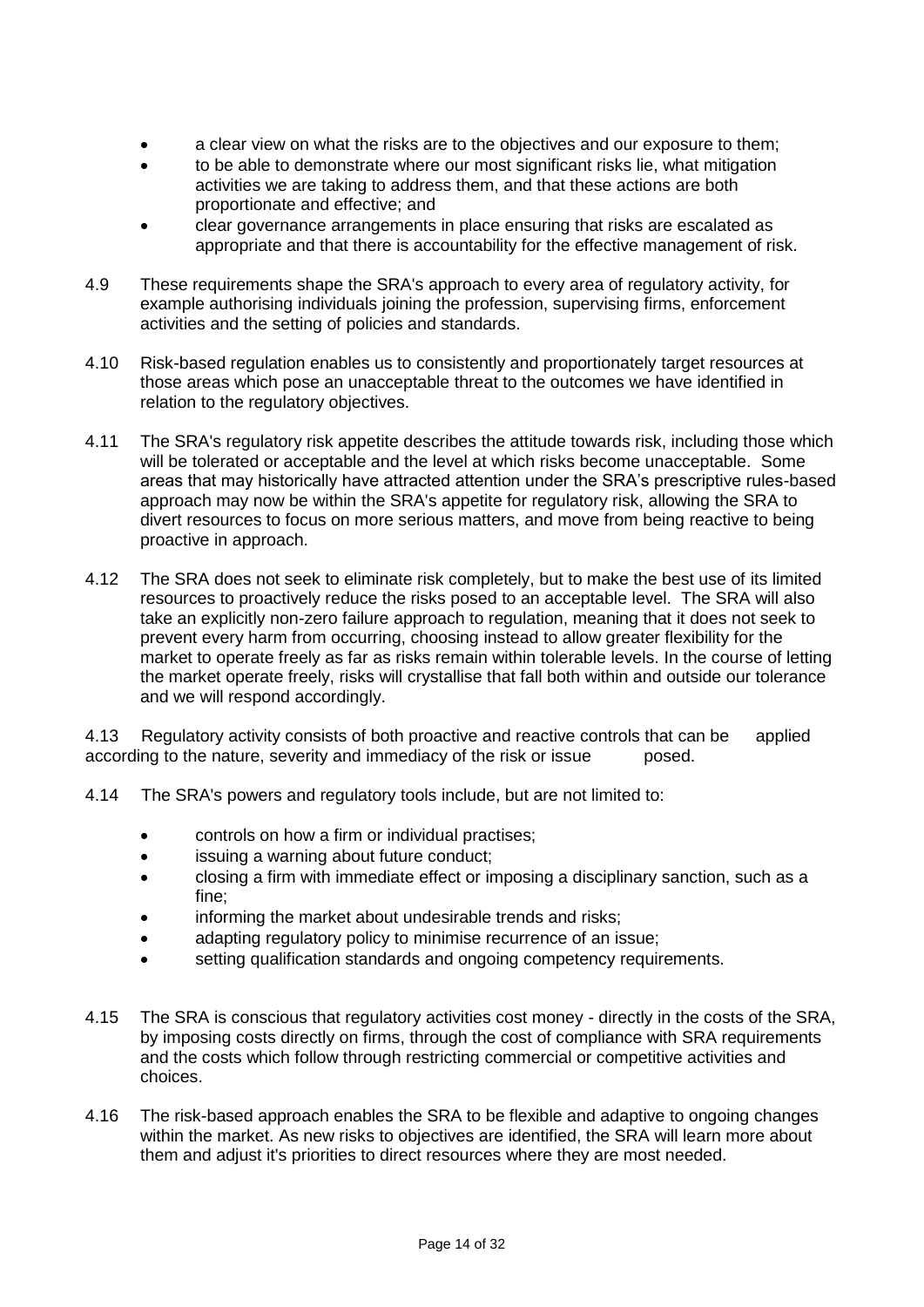4.17 It should be noted that the SRA makes a distinction between operational and regulatory risk. Operational risks generated by the SRA's activities, including our activities to control regulatory risks, are identified and assessed separately to the regulatory risks caused by the market that we regulate and other external factors.

# **Standards to protect consumers' financial interests**

- 4.18 The SRA Handbook contains ten principles ('the SRA Principles'<sup>10</sup>) that define the fundamental ethical and professional standards that all [firms](javascript:handleLink() and individuals should meet when providing legal services. All of the Principles underpin the effective delivery of legal services. Those which are particularly relevant to the holding of client money are that the regulated community must protect client money and assets (Principle 10) and act with integrity (Principle 2).
- 4.19 The SRA Code of Conduct 2011 also requires the achievement of regulatory outcomes which are designed to ensure clients are provided with sufficient information and that firms have in place maintain systems and controls for monitoring the financial stability of the firm and risks to money and assets entrusted to the firm by clients.
- 4.20 The SRA Accounts Rules 2011 contain provisions to ensure that money held for clients or third parties is held safely and securely. Compliance with the SRA Accounts Rules should ensure are that:
	- client money is safe;
	- clients and the public have confidence that client money held by firms will be safe;
	- firms are managed in such a way, and with appropriate systems and procedures in place, so as to safeguard client money;
	- client accounts are used for appropriate purposes only; and
	- the SRA is aware of issues in a firm relevant to the protection of client money.
- 4.21 The purpose of the SRA Accounts Rules is to keep client money safe by:
	- keeping it separate from the firm's own money;
	- protecting against dishonesty by firms and their employees;
	- preventing the firm's accounts from becoming muddled and unclear.

4.22 The rules apply to all law firms regulated by the SRA when they handle client money, with very few exceptions:

- ABS can provide a range of services, not all of which are regulated by the SRA. The SRA Accounts Rules only apply in respect of activities that are regulated by the SRA. Money received in relation to the ABS' other activities is called 'out-of-scope' money.
- A solicitor practising as a manager or employee in a firm regulated by another approved regulator is subject to the rules of that regulator. However, if the solicitor receives any money in connection with work which is outside the scope of the authorisation granted by the other regulator, the funds would fall within the scope of the SRA Accounts Rules.

 <sup>10</sup> http://www.sra.org.uk/solicitors/handbook/handbookprinciples/content.page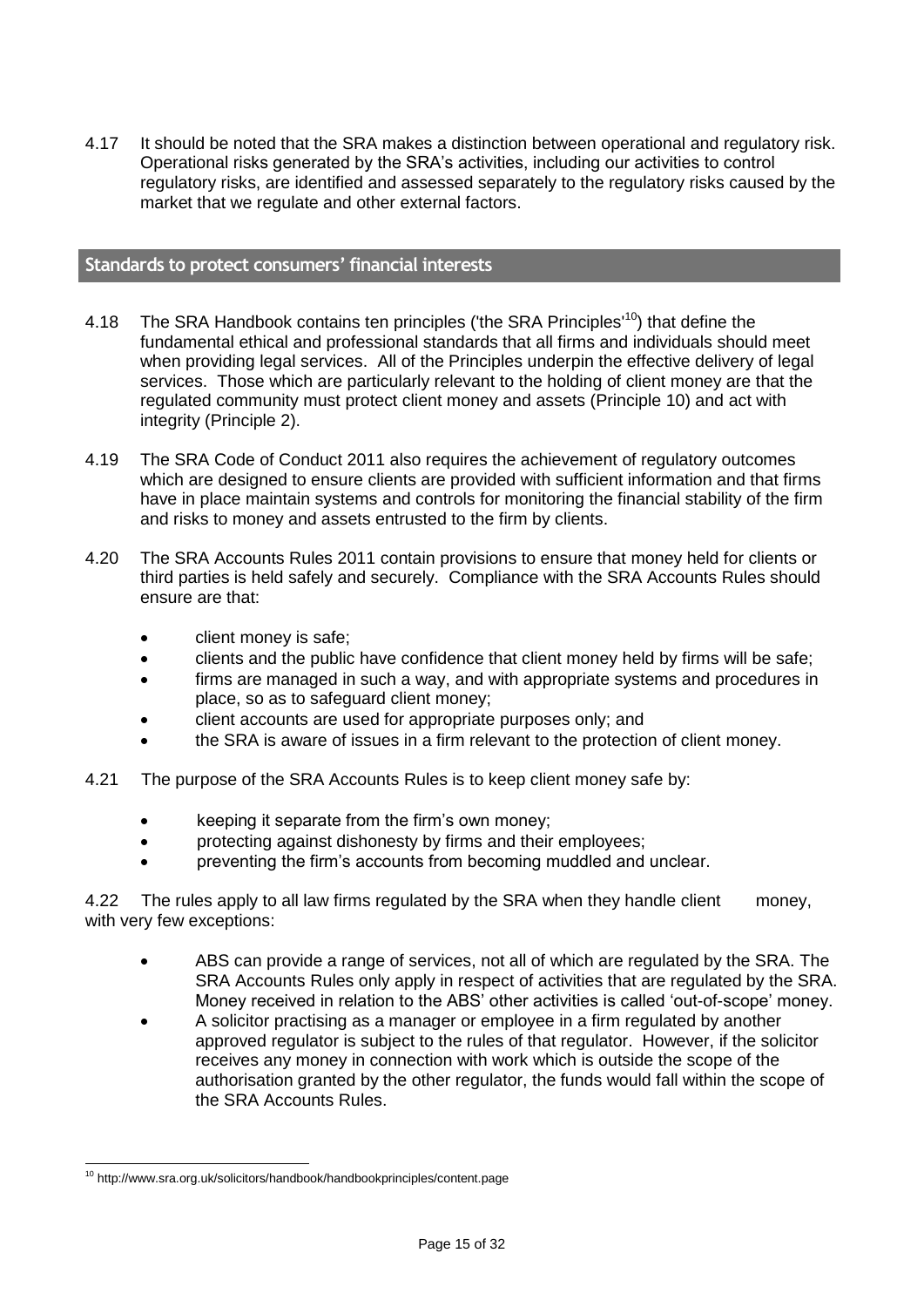- 4.23 The SRA Accounts Rules are more prescriptive than other parts of the Handbook because the risk and impact of impropriety on consumers and others is high.
- 4.24 The client account must not be used simply as a banking facility; there must be an underlying transaction or service which is part of the firm's normal regulated activities.

#### **Enforcement**

- 4.25 Enforcement is only one of the SRA's regulatory tools. As a risk-based regulator, the SRA must target resources at areas which we think pose the main threats to the public. Whilst the SRA takes a proportionate approach, it is recognised that it is also important to avoid minimal compliance and assumptions that detailed obligations do not matter. They do matter - and where necessary they will be subject to enforcement action or will be noted for future action if necessary.
- 4.26 The SRA takes robust action against those who do not meet proper standards and who put members of the public at risk. Enforcement action deters the individual who is subject to action and provides a wider deterrent to misconduct by others.
- 4.27 Enforcement action can involve financial penalties, controls on how someone practises, strike off by the Solicitors Disciplinary Tribunal, or intervening into a law firm.

#### **When can the SRA intervene?**

- 4.28 The SRA can effectively close down a law firm by deciding to "intervene". The powers exist in order to protect the public, whether they are exercised on the grounds of suspected dishonesty, breaches of the SRA Accounts Rules or a breach of the Code of Conduct. The powers enable the SRA to step in, for example, to prevent escalation of default, including where some other regulatory breach is the basis of the exercise of the powers.
- 4.29 The SRA's primary objective when engaging with firms is at all times to ensure that clients are protected and to avoid intervention unless absolutely necessary. Intervention will usually be the last resort in such cases but will often be necessary more urgently in other situations such as to avoid risk to the public arising from the activities of a practitioner suspected to be dishonest or continuing risk to clients arising from a client account shortage.
- 4.30 The power to intervene is a regulatory tool available to the SRA. A decision to intervene will only be made where one of the grounds set out in legislation have been met and it is necessary to intervene in order to protect the public interest.
- 4.31 Intervention involves taking control of all documents and money the firm was holding.
- 4.32 Some of the circumstances giving rise to intervention are**<sup>11</sup>:**
	- reason to suspect dishonesty by the solicitor
	- breaches of our Rules

bankruptcy or insolvency

<sup>&</sup>lt;sup>11</sup> [http://www.sra.org.uk/consumers/problems/solicitor-closed-down/intervention.page.](http://www.sra.org.uk/consumers/problems/solicitor-closed-down/intervention.page)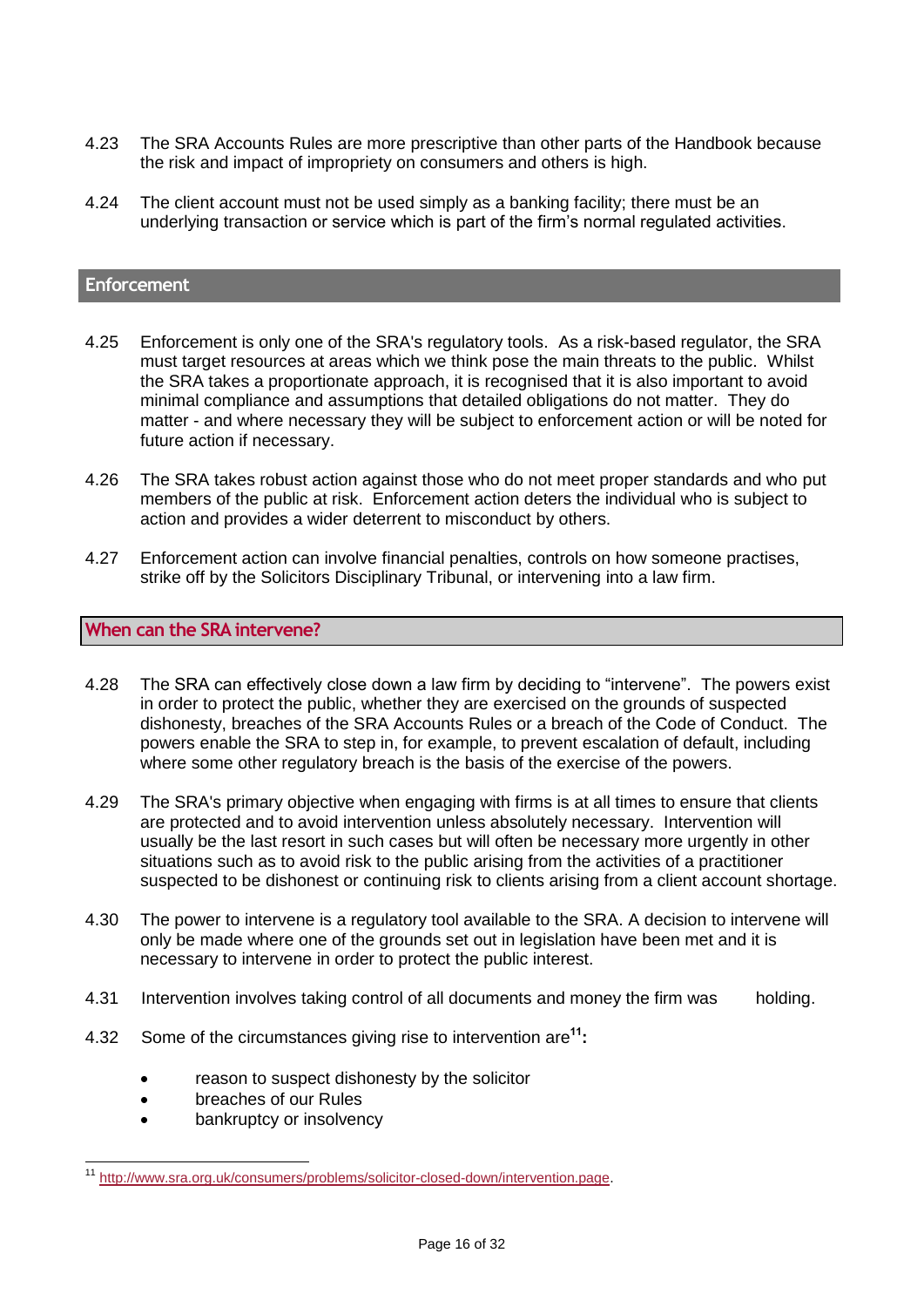- the firm is abandoned; or
- under a general power to intervene to protect the interests of clients or former clients.
- 4.33 The effects of an intervention are very specific. It is not a takeover of a firm and neither is it a disciplinary outcome. It is a regulatory step taken to protect client interests and money.
- 4.34 Once a decision to intervene is made, the practice, in effect, ceases to exist and the solicitors whose practices have been intervened are personally liable for the costs of the intervention.
- 4.35 The practice monies will vest in the SRA, to be held on trust for those who are beneficially entitled and the practice documents will be taken into the SRA's possession to enable the SRA to distribute the files where necessary. If clients do not request their files then they will be stored by SRA.
- 4.36 Paragraph 13 of Schedule 1 to the Solicitors Act 1974 provides that the intervened solicitor is liable for the costs of the intervention. Such costs are recoverable as a debt.
- 4.37 The intervened solicitor remains able to raise bills and pursue outstanding costs due to the intervened firm (Kevin Dooley -v- The Law Society (2000)). Only the solicitor can do this because the SRA has no such power. Nevertheless, money recovered vests in the SRA and is used to offset the solicitor's debt to us.
- 4.38 An intervention will have the effect of applications being made to the Compensation Fund by clients who have not had monies correctly accounted to them and possibly, where the solicitor has been dishonest.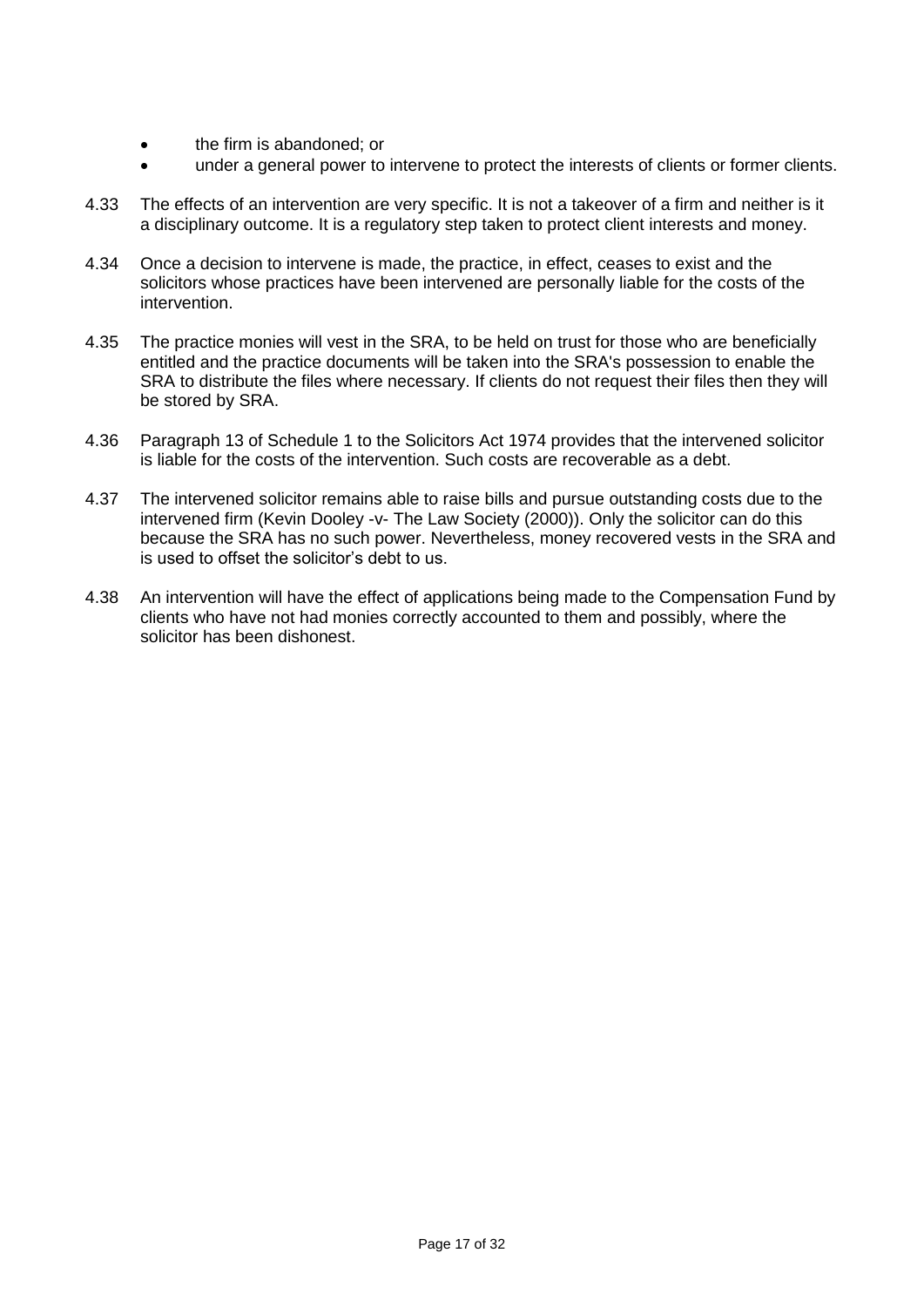# <span id="page-17-0"></span>**5 How does the SRA protect consumers when firms fail to meet the necessary standards?**

5.1 Regulatory action (supervision and enforcement) does not provide redress to individual consumers who have suffered loss.

5.2 Financial protection is afforded through a combination of three arrangements:

- the Compensation Fund;
- awards made by the Legal Ombudsman; and
- compulsory professional indemnity insurance.

#### **The Compensation Fund**

- 5.3 The Compensation Fund was set up following the Solicitors Act 1941. The Fund was continued, in modified terms, by the 1974 Act. As originally enacted, the 1974 Act authorised the Law Society to levy, in addition to the fee payable for a practising certificate, an annual contribution and, for those who held or received client monies, an additional "special levy": The provisions expressly authorised the Law Society to invest, borrow and insure.
- 5.4 The Legal Services Act 2007 made two important changes. It amended the 1974 Act, replacing s. 36 and Sch. 2 with new sections 36 and 36A. Section 36A contains express powers for the Law Society to require solicitors to make contributions, to invest fund monies, to insure, to borrow and to charge investments as security.
- 5.5 Secondly, and separately, it established a new regulatory framework for ABSs, which are required to be licensed by a licensing authority. Licensing rules of a licensing authority are required by s. 85(3)(e) to contain "appropriate compensation arrangements". (The Law Society (which acts through its independent regulatory body, the SRA) is named as a licensing authority.)
- 5.6 The LSA defines compensation arrangements as "...*arrangements to provide for grants or other payments for the purposes of relieving or mitigating losses or hardship suffered by persons in consequence of —*
	- *(a) negligence or fraud or other dishonesty on the part of any persons whom the body has authorised to carry on activities which constitute a reserved legal activity, or of employees of theirs, in connection with their activities as such authorised persons, and*
	- *(b) failure, on the part of regulated persons, to account for money received by them in connection with their activities as such regulated persons*..."
- 5.7 The basis on which the Fund paid grants was embedded in the Solicitors Act 1974 but the LSA provided greater flexibility by removing detail and leaving it to be provided by rules made by the SRA. The current rules tend to reflect the position as it was in the Solicitors Act 1974 but it is important to bear in mind that it is not necessary for them to do so.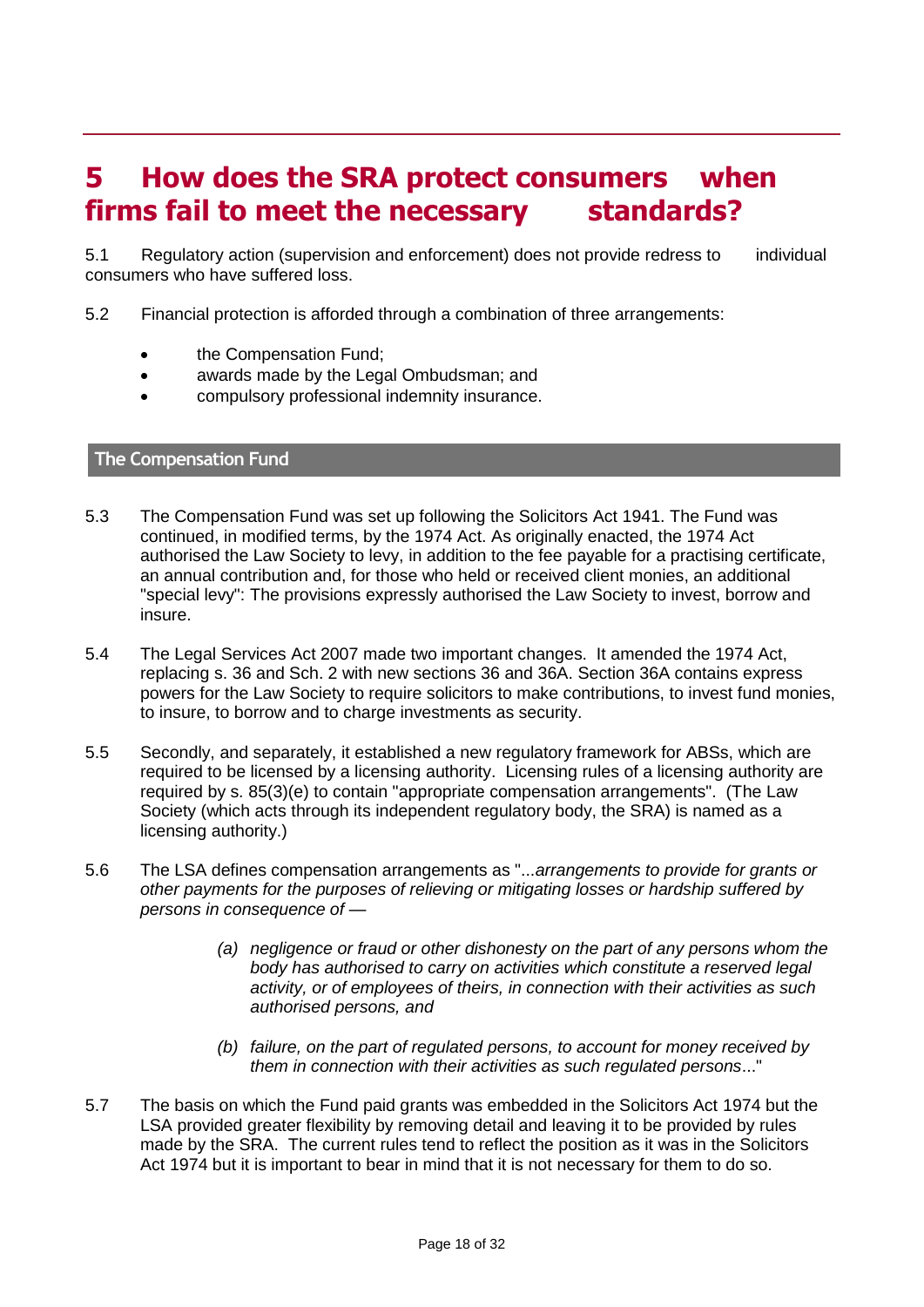5.8 The SRA's Compensation Fund is a discretionary fund - a fund of last resort and therefore, the Fund's current stated aim is to replace money which has been misappropriated or not accounted for by a defaulting practitioner. Payment is unlikely to made from the Fund where an individual can be, or has been, indemnified against loss through other means.

5.9 A defaulting practitioner is defined (SRA Compensation Fund Rules 2011) as the person in respect of whose act or default a claim to the Fund is made. It includes:

- a solicitor or their employee:
- a registered European lawyer or their employee;
- a recognised body, or its managers or employees;
- a registered foreign lawyer who is a manager of a partnership, limited liability partnership or company together with a solicitor,
- a registered European lawyer; and
- a licensed body or its owners, managers or employees.
- 5.10 If the manager or employee of a recognised body is authorised by one of the other approved regulators, not by the SRA, the SRA has a discretion to consider a claim in respect of that  $i$ ndividual's act or default<sup>12</sup>. However, if the other approved regulator has its own client protection fund, it is likely that the applicant would be directed to raise their claim with the other approved regulator's scheme in the first instance.
- 5.11 The Fund can also provide compensation for the civil liability of a defaulting practitioner who was uninsured.

#### **Grants which may be paid from the Fund**

- 5.12 For a grant to be made out of the Fund, an applicant must currently satisfy the SRA that:
	- they have suffered loss because of the dishonesty of a defaulting practitioner, or
	- they have suffered loss and hardship due to the failure of a defaulting practitioner to account for money they have received.

The applicant does not need to be a client or a former client of the firm.

5.13 In respect of uninsured firms, an applicant must satisfy the SRA that they have suffered loss as a result of the civil liability of the defaulting practitioner who should have had, but did not have, in place a policy of qualifying insurance against which a claim could be made.

5.14 Details of how an application can be made to the Compensation Fund are available on the SRA website $^{13}$ .

**Eligibility of claimant**

 $\overline{a}$ 

<sup>&</sup>lt;sup>12</sup> SRA Compensation Fund Rules 2011, rule 10.3

<sup>13</sup> http://www.sra.org.uk/consumers/problems/solicitor-owes-money.page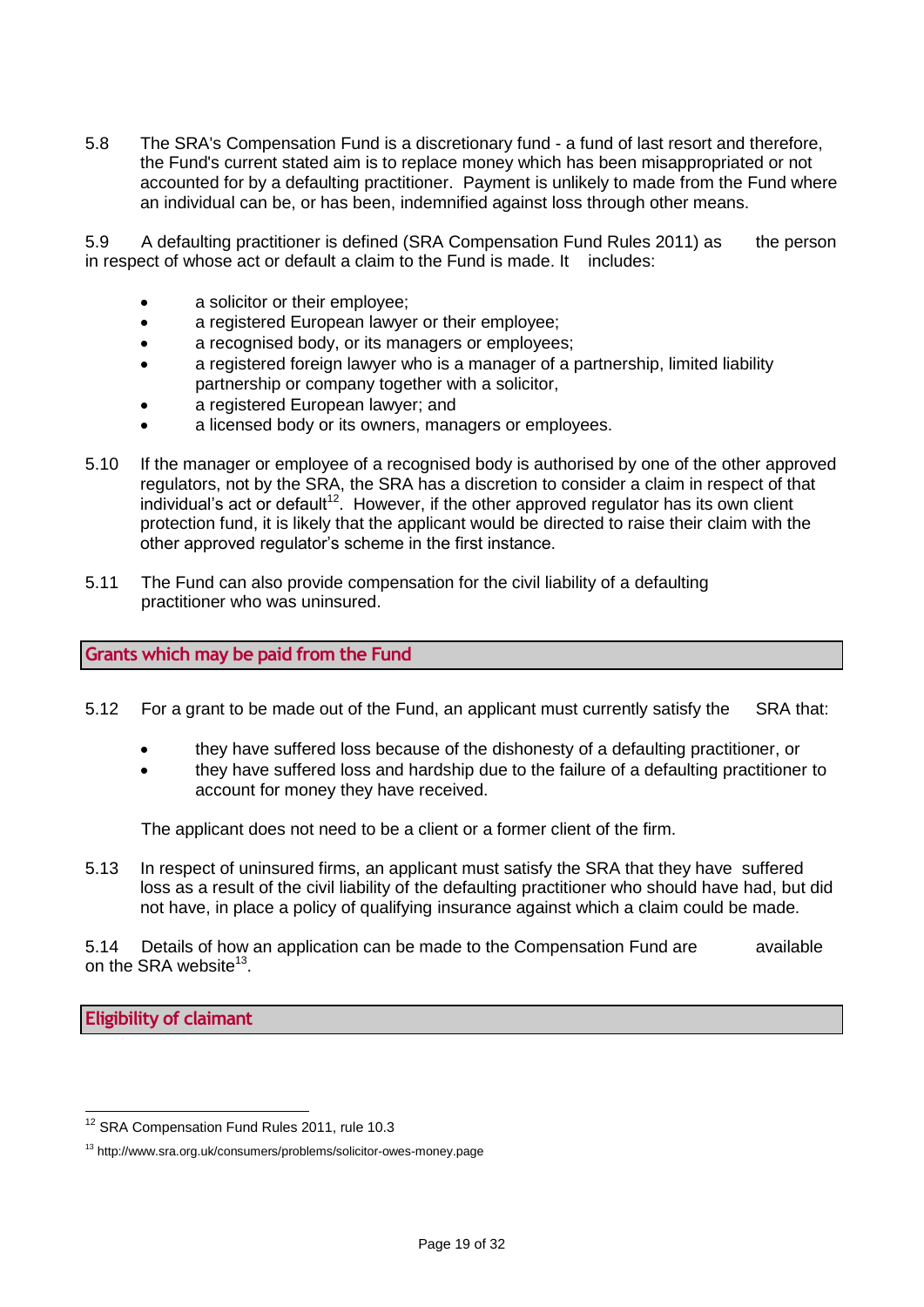- 5.15 There is no restriction on who can apply for and be paid a grant out of the Fund. Anyone can make an application free of charge. They do not have to be the clients of the closed firm. A claim can be made by an individual consumer, company, charity or other entity and irrespective of the wealth and means of the applicant.
- 5.16 The highest claims by value come from lenders: banks and building societies, who will have released mortgage monies to a solicitor in a conveyancing transaction.
- 5.17 An applicant who can show that he or she has suffered loss as a result of failure to account for money is deemed to have suffered hardship if he or she is an individual whose dealings with the [defaulting practitioner](javascript:handleLink() have been in a personal capacity. If the applicant's dealings with the [defaulting practitioner](javascript:handleLink() have been in a business capacity they must provide evidence to show that the body or individual has suffered or is likely to suffer hardship.

5.18 If the applicant has suffered loss because of the firm or individual's dishonesty there is no 'hardship test ' to satisfy.

**Losses arising in the course of activities that are regulated by the SRA**

5.19 The Compensation Fund can only make payments in respect of losses that happened during the normal work of a law firm regulated by the SRA.

- 5.20 The Compensation Fund can only consider an application if the loss in question happened *"in the course of an activity of a kind which is part of the usual business of a [defaulting](javascript:handleLink()  [practitioner.](javascript:handleLink()"* Not all activities that a regulated person undertakes will satisfy this criteria. For example, it is not part of a solicitor's usual business to offer loans. Those who enter into commercial agreements with regulated individuals do so at their own risk and are not entitled to protection from the Compensation Fund.
- 5.21 ABS are authorised to undertake reserved legal activities, alongside other types of legal work, such as giving general legal advice, resolving legal disputes or representing clients in connection with the application of the law. The Compensation Fund protects consumers against losses that happen in the course of these activities, known as 'regulated activities.' Not everything an ABS does is regulated by the SRA or protected by the Compensation Fund. For example, if an ABS gives clients advice about how to invest their money, it is not carrying out a legal activity and any losses will not be covered by the Compensation Fund.

#### **Burden of proof**

5.22 It is for the applicant to prove his or her claim and if he or she is able to satisfy the SRA that his or her claim meets the criteria set out above, the SRA will have a discretion to make a grant out of the Compensation Fund. No individual is entitled to a grant as of right. If a payment is made a further grant may be made for interest and costs.

#### **Interest**

5.23 The SRA can make a supplementary grant by way of a sum in lieu of lost interest on a principal grant at rates prescribed by the SRA. As the grant is a gift it is not subject to tax in the hands of the recipient. Where the application is in respect of a failure to redeem a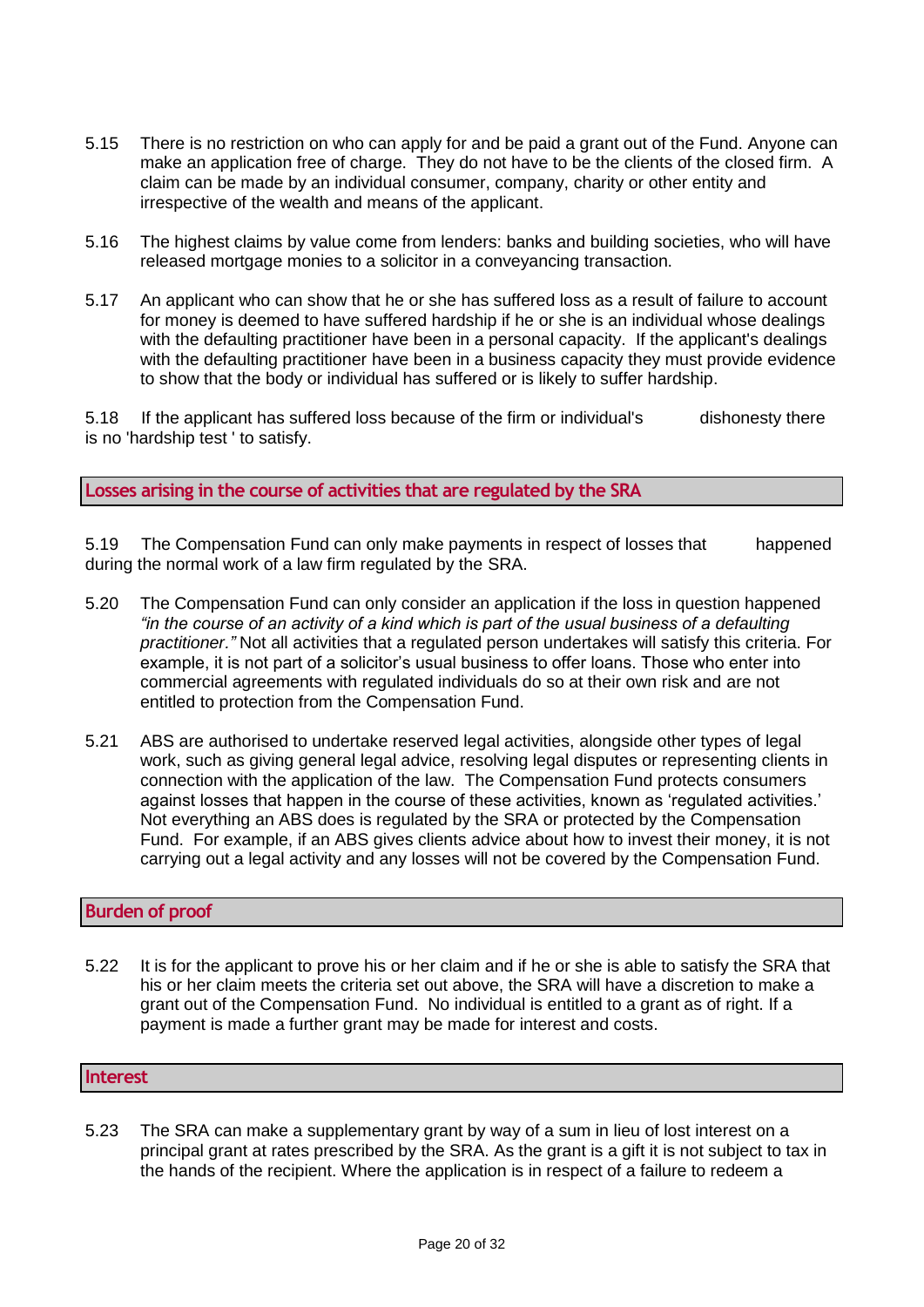mortgage, the SRA may also make a grant in respect of the additional interest accrued to the mortgage account.

#### **Costs**

- 5.24 The SRA may pay a further grant in respect of the reasonable costs properly incurred by the applicant with either his or her solicitor or other professional adviser, provided that such costs were incurred wholly, necessarily and exclusively in connection with the application.
- 5.25 Furthermore, if the defaulting practitioner did not complete the work for which he or she was paid, he or she will be deemed to have failed to account and the SRA may pay or contribute towards the payment of the additional reasonable legal costs in completing the outstanding work.

#### **What is not covered**

5.26 Except for applications made on the basis of an uninsured defaulting practitioner, the SRA will not make a grant in respect of the following<sup>14</sup>:

- losses arising solely by reason of professional negligence;
- personal debts of a defaulting practitioner which would not otherwise give rise to a claim on the Fund.
- losses that result from, but do not form part of, any misappropriation of, or failure to account for, money or money's worth.
- trading debts or liabilities of the defaulting practitioner;
- claims for contractually agreed interest between the applicant and the ; defaulting practitioner;
- applications by the Legal Services Commission for loss occasioned through making regular payments under the Commission's contracting schemes for civil and/or criminal work.
- the application was received out of time, or not submitted in the correct form.

#### **Time limits**

5.27 Claims on the Compensation Fund must be made within twelve months after the loss, or likelihood of loss, or failure to account, as the case may be, first came, or reasonably should have come, to the knowledge of the [applicant.](javascript:handleLink() The SRA can extend this period if we are satisfied that there are circumstances which justify the extension of the time limit.

**Exhausting other remedies**<sup>15</sup>

5.28 The SRA may refuse or limit a grant where the loss, or part of the loss, is an insured risk or one which could be made good by some other means. However, the Rules also state that at the absolute discretion of the SRA a grant may be made before requiring the applicant to

<sup>&</sup>lt;sup>14</sup> Compensation Fund Rules 2011, rule 8.

<sup>&</sup>lt;sup>15</sup> Compensation Fund Rules 2011, rule 13.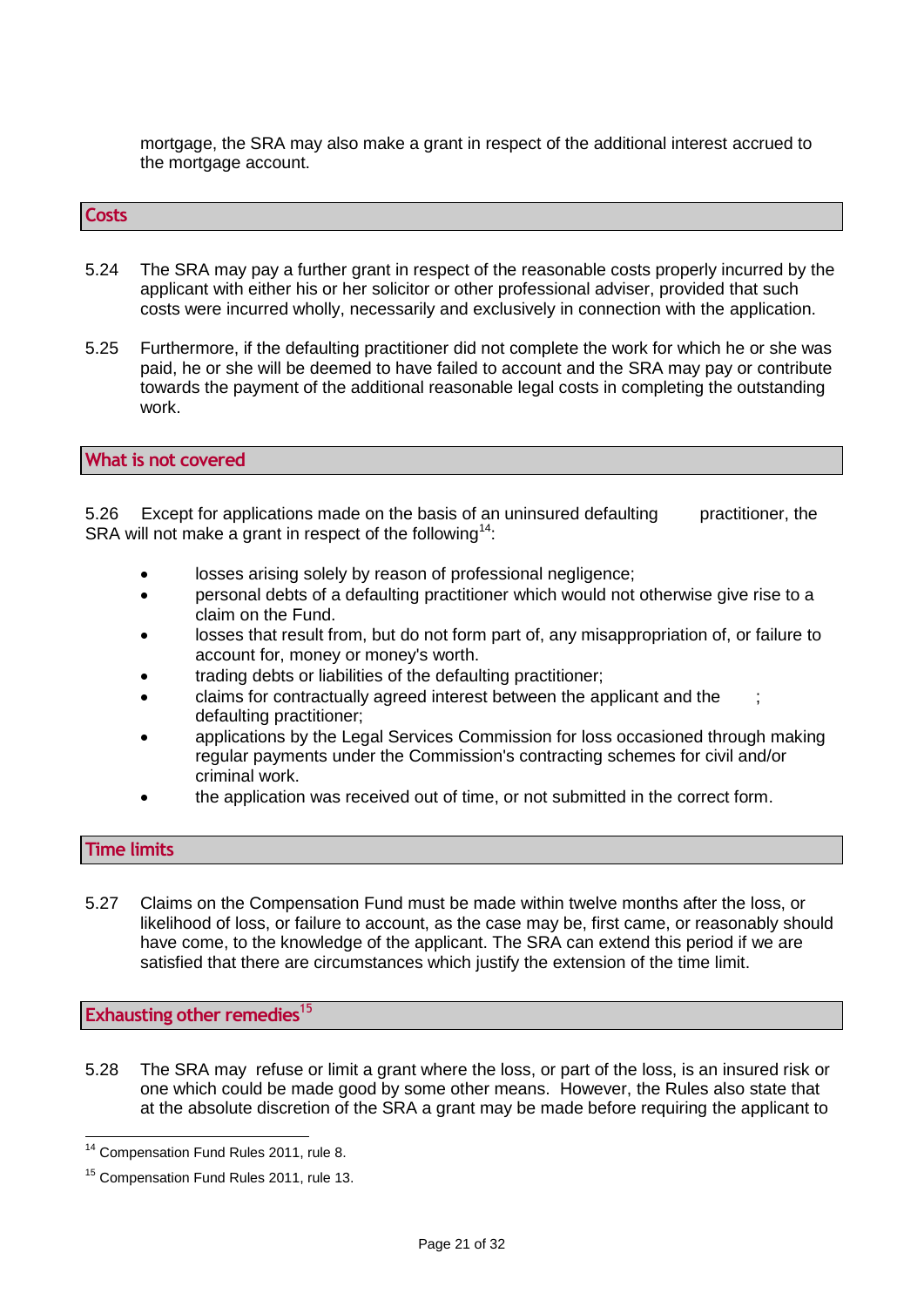resort to other means of recovery. This gives the SRA scope to make a grant where that would be in the public interest. A particular example of this is the provision of Emergency Funding (discussed below).

5.29 The Fund is a discretionary fund and in the past it was referred to as a fund of "last resort". This implied that before making any grant the SRA would require applicants to exhaust other civil remedies. However, the Compensation Fund Rules were reviewed and updated in March 2009 to reflect the fact that in many ways, the Fund often acted as fund of "first resort" in order to best protect the public interest.

5.30 The SRA may also require the applicant to take certain steps before deciding whether to make a grant, such as:

- pursuing any civil remedy which may be available to the applicant;
- commencing insolvency proceedings;
- making a formal complaint to the police in respect of any dishonesty on the part of the regulated individual/firm; and
- assisting the SRA in taking action against the regulated individual/firm.

### **Contribution to the loss**

- 5.31 No person has an automatic right to a grant. A grant is made wholly at the discretion of the SRA who may in exercising its discretion take into account factors such any contribution to the loss being claimed from the Fund.
- 5.31 The SRA may reduce or reject grants, if an applicant has contributed to the loss as a result of his, her or its activities, omissions or behaviour.
- 5.32 If the loss results from the combined activities of more than one party (e.g. a solicitor conspires with a surveyor to conduct mortgage fraud), the [SRA](javascript:handleLink() will consider the role each played in causing the loss and assess the portion of the loss primarily attributable to the acts of the defaulting practitioner and other factors<sup>16</sup>. If the loss was primarily due to other factors, the SRA may reject an application or make a grant on a pro-rata basis depending on each contributing factor to the loss.
- 5.33 In respect of ABS firms, it may not always be simple to identify whether a loss occurred due to an act or default in the course of performance of an activity that is regulated by the SRA, or due to other factors. In these circumstances the SRA assesses the extent (if any) to which the loss is attributable to behaviour that took place in the performance of a [regulated](javascript:handleLink()  [activity.](javascript:handleLink()

#### **Maximum grant**

 $\overline{a}$ 

5.34 The maximum grant that may be made is  $£2$ million<sup>17</sup>, although the SRA may waive this provision at its discretion<sup>18</sup>.

<sup>&</sup>lt;sup>16</sup> Compensation Fund Rules 2011, rule 10

<sup>&</sup>lt;sup>17</sup> Compensation Fund Rules 2011, rule 17.

<sup>&</sup>lt;sup>18</sup> Compensation Fund Rules 2011, rule 24.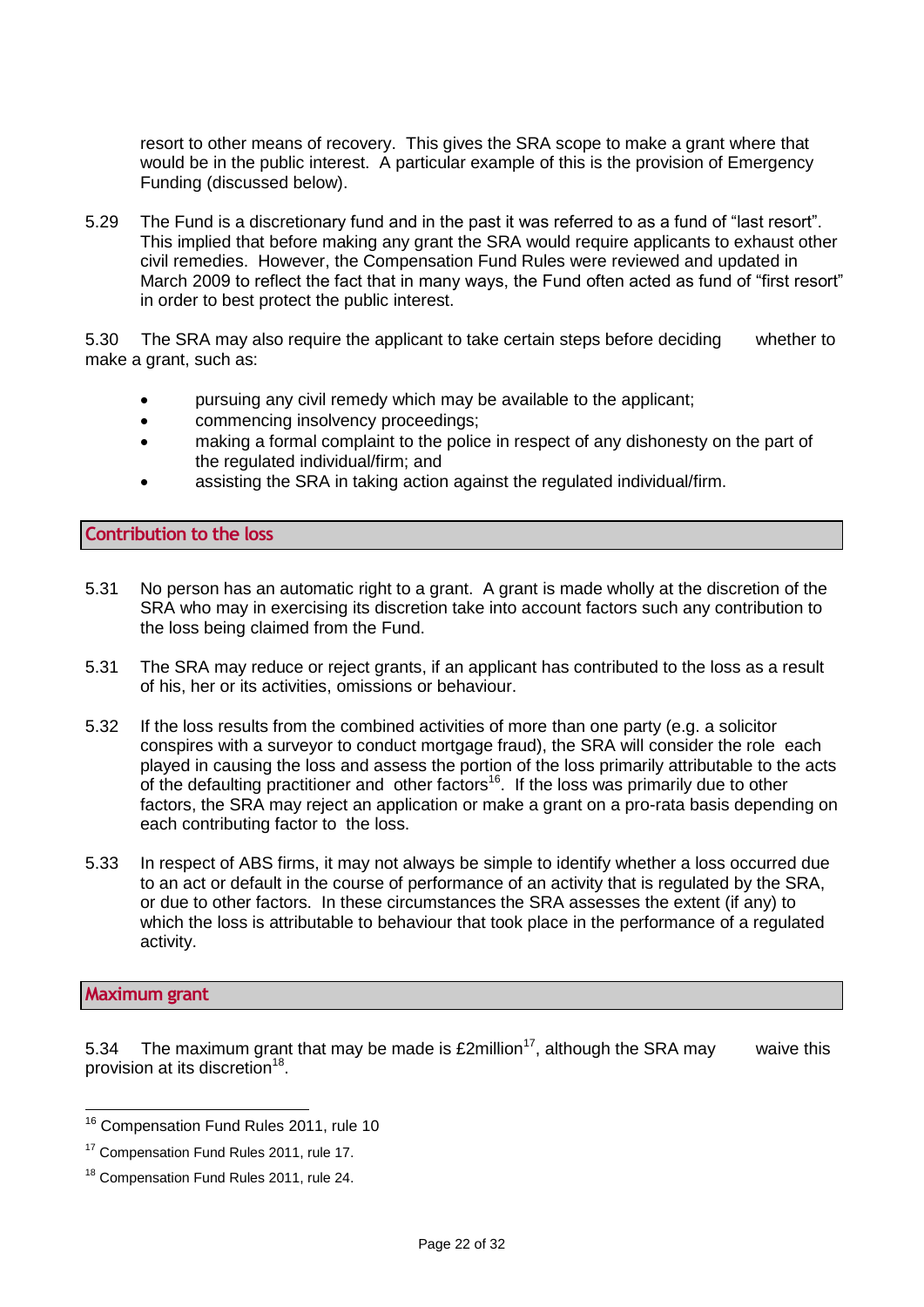#### **Emergency funding**

- 5.35 The provision of emergency funding by the Compensation Fund in the course of interventions provides urgent public protection for consumers who may have suffered loss.
- 5.36 The SRA provides emergency funding to enable urgent cases to be fast tracked, perhaps because clients have to complete buying of a house and would be in breach of contract if they were unable to do so. Applications are considered on a priority basis and, depending upon value, usually adjudicated by authorised officers on the day of the intervention or on day of receipt of the claim if received afterwards.

#### **Statutory Trust Accounts**

5.37 When the SRA intervenes, it becomes the legal owner of practice money and holds papers for safe-keeping.

- 5.38 The SRA proactively seeks out and invites claims from potential beneficiaries. Client money is held on a statutory trust account, for the benefit of those entitled to it. As a consequence payments out cannot be made until all beneficial entitlements to the money are established.
- 5.39 The SRA reconciles and verifies the accounts, considers whether any funds are missing and investigates how to properly distribute the remaining sums to the correct beneficiaries. The Intervention Powers (Statutory Trust) Rules 2011 sets out how this is done.
- 5.40 Tracking a client is no easy task and it can take, in some cases, a number of years before any payments are made. It inevitably takes time from the intervention to check and decide to whom money should properly be paid. Former clients may be able to claim on the Compensation Fund in the meantime. Also, if the money held is not enough to pay all the claims in full, funds can be shared out on a pro rata basis with those affected being referred to the Compensation Fund to claim the shortfall.
- 5.41 The rules provide for the payment of residual funds (where it has not been possible or where it would be disproportionate to trace the owner) into the Compensation Fund, where they are available to fund grants to clients generally.

### **Other payments from the Compensation Fund**

- 5.42 The Solicitors Act 1974 enables payment from the Compensation Fund for certain activities related to its operation (in addition to the making of grants in respect of compensation claims). These activities are:
	- payment of premiums to insure the Fund;
	- repayment of money borrowed for the purposes of the Fund and payment of interest on any money so borrowed;
	- payment of any other costs, charges or expenses incurred in establishing, maintaining, protecting, administering or applying the Fund;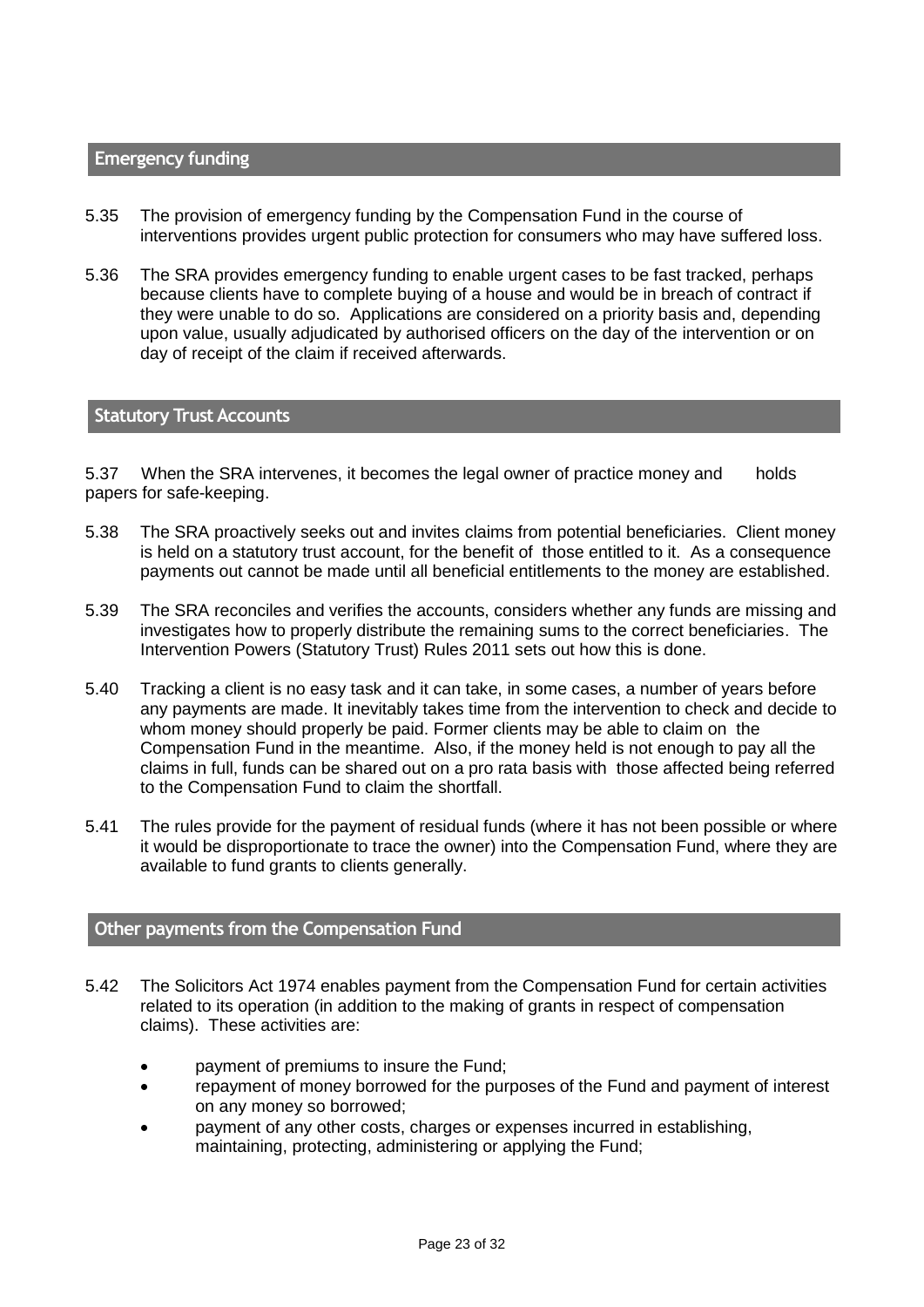- payment of any costs, charges or expenses incurred by the SRA in exercising its intervention powers<sup>19</sup>
- payment of any costs or damages incurred by the [Law](javascript:handleLink() Society, the SRA, their [employees](javascript:handleLink() or agents as a result of proceedings against any or either of them for any act or omission in good faith, and in the exercise or purported exercise of their intervention powers.
- 5.43 The Compensation Fund is applied to cover the costs of interventions. Due to the increased financial pressures being experienced by firms there was a concern surrounding the viability of those firms going forward. This concern is being managed by applying increased resource to assess the scope of the difficulties and to supervise the highest risk/impact firms more closely. To date the SRA has seen firms Cobbetts, Blakemores and Atteys fail, together with an increasing number of smaller, lower impact, firms. The SRA's financial stability programme has identified a significant number of other firms in serious financial difficulty.
- 5.44 The increase in intervention costs has resulted in a difference between budgeted costs (in 2012) and the unpredicted costs of interventions in 2013 of approximately £7 million greater. These increased costs could not be accommodated within the SRA budget.
- 5.45 The Solicitors Act 1974 (as amended) provides express statutory power for intervention costs to be paid from the Compensation Fund. The SRA Compensation Fund Rules 2011 support the overall principle that the Compensation Fund is the source for the funding of urgent or unpredictable costs (arising, by definition, from default). In the circumstances, the SRA considered it appropriate for these statutory provisions to be applied and for the costs resulting from interventions to be met from the Compensation Fund. The Compensation Fund is sufficiently maintained and has provision outside an annual budgeting process to deal with significant events and to ensure that monies are available to protect the public by intervention and the payment of grants.

5.46 The SRA continues to develop ways to manage firms in financial difficulties and policy measures to manage costs associated with a decision to intervene.

# **The Legal Ombudsman**

- 5.47 Clients should try to resolve their concerns with the firm directly, using its internal complaints handling procedure. If a client is unhappy with a firm's response, it may be possible to ask the Legal Ombudsman to consider the complaint.
- 5.48 The Legal Ombudsman only investigates complaints made by the client, i.e. the person to whom legal services were provided or on whose behalf they were procured. There is no charge to clients for this service, but the Legal Ombudsman does not consider complaints made by large businesses or organisations. The Legal Ombudsman only accepts complaints raised by the following types of client:
	- an individual:

- a micro-enterprise;
- a charity with annual income below £1 million after tax;

<sup>&</sup>lt;sup>19</sup> Under Part 2 of Schedule 1 to the [Solicitors](javascript:handleLink() Act or Schedule 14 to the [LSA](javascript:handleLink()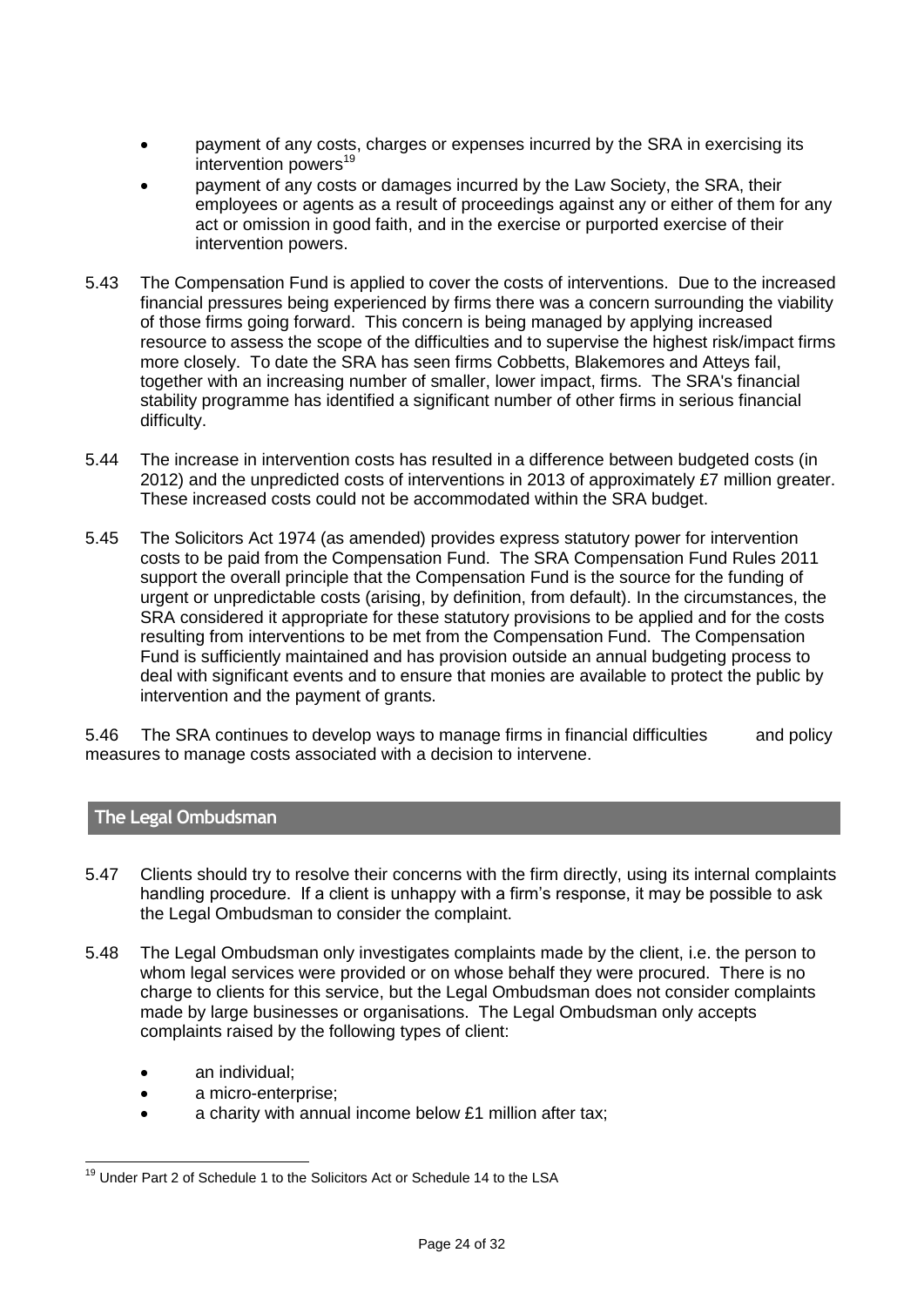- a members' club, association or organisation with annual income below £1 million after tax;
- a trustee of a trust with an asset value of les than £1 million; or
- the personal representative or beneficiary of the estate of a person who had not referred a complaint to the Legal Ombudsman before they died $^{20}$ .
- 5.49 If the complaint raises questions of professional negligence, the Legal Ombudsman will consider on a case-by-case basis whether the issue is one that it can deal with, or whether the issue would be better dealt with in court<sup>21</sup>.

5.50 The Legal Ombudsman has the power to make an award of up to £50,000 in total if its upholds a complaint. This can be in respect of:

- compensation for loss suffered;
- compensation for inconvenience / distress caused;
- costs of rectifying any error, omission or other deficiency; and
- costs of taking any specified action in the interests of the complainant.
- 5.51 The Legal Ombudsman can award interest on any award of compensation for loss, inconvenience or distress. This is permitted on top of the £50,000 limit. It can also order a firm to limit its fees to a specified amount and to pay interest on any sum to be refunded.

5.52 Awards are all enforceable before the High Court against the regulated individual or regulated firm (if the firm has its own legal personality).

5.53 In the financial years between 2011-2013, the Legal Ombudsman resolved 110 cases which included a financial remedy of over £10,000. In the last financial year, 17 cases resulted in the Ombudsman making an award of over £20,000.

#### **Professional indemnity insurance**

- 5.54 If the consumer falls outside the Legal Ombudsman's remit, or if the value of the claim exceeds £50,000, consumers should seek independent legal advice in respect of their loss, with a view to a civil action before the Courts if appropriate.
- 5.55 A firm's civil liability arising from private legal practice (and any defence costs in relation to such a claim) is usually covered by compulsory professional indemnity insurance. The SRA defines the minimum coverage firms must have in respect of their regulated business. Insurers are free to issue their own policy terms, so long as they provide at least the coverage set out in the Minimum Terms and Conditions  $2013^{22}$ . As a safety net for the public and for firms, the insurers that provide professional indemnity insurance to solicitors have committed to the SRA that the coverage set out in the minimum terms and conditions will apply as a minimum, regardless of the wording of the policy actually issued.

 <sup>20</sup> Legal Ombudsman Scheme Rules: [http://www.legalombudsman.org.uk/downloads/documents/publications/OLC\\_Scheme%20rules\\_v1\\_201104-1\\_FINAL.pdf](http://www.legalombudsman.org.uk/downloads/documents/publications/OLC_Scheme%20rules_v1_201104-1_FINAL.pdf)

 $21$  Legal Ombudsman Scheme Rules, Rule 5.7(g)

<sup>&</sup>lt;sup>22</sup> http://www.sra.org.uk/solicitors/handbook/indemnityins/appendix-1/content.page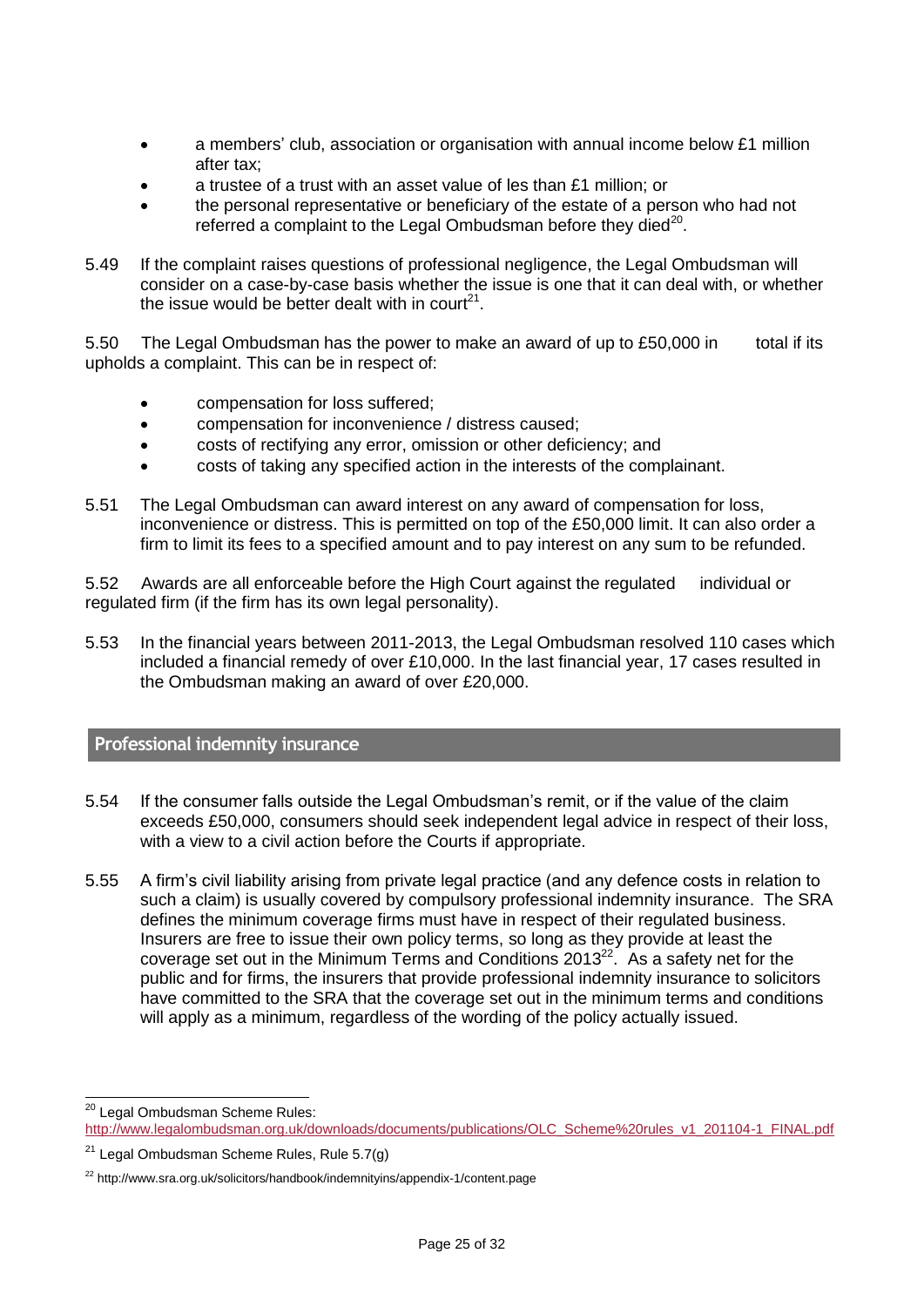- 5.56 Recognised bodies and licensed bodies must insure themselves for a minimum sum of £3 million in respect of any one claim. All other regulated entities must secure cover for a minimum of £2 million for any one claim<sup>23</sup>. The firm and the insurer are free to agree what excess should apply and on what terms<sup>24</sup>, but if the firm fails to settle an amount within the excess within 30 days of it becoming due for payment, the claimant can notify the insurer, which is then liable to settle the claim on the firm's behalf<sup>25</sup>.
- 5.57 If a regulated individual or entity should have had professional indemnity insurance in place, but did not have such a policy, the SRA has discretion to make a grant from the Compensation Fund to compensate the consumer<sup>26</sup>. The Compensation Fund can only make a grant if the claim would have been covered by the Minimum Terms and Conditions. A grant will not be made if there is a policy (or policies) of insurance against which a claim could be or has been made $^{27}$ .
- 5.58 A risk associated with professional indemnity insurance, is poorly rated or unrated insurers and the potential insolvency of the insurer. An insurer who ceases to trade during a policy period may not be able to meet claims. Clients of law firms will in these circumstances, have to make a claim to the Financial Services Compensation Scheme.

 $\overline{a}$ 

 $^{23}$  SRA Minimum Terms and Conditions of Professional Indemnity Insurance, rule 2.1

<sup>&</sup>lt;sup>24</sup> SRA Minimum Terms and Conditions of Professional Indemnity Insurance, rule 3.1

 $25$  SRA Minimum Terms and Conditions of Professional Indemnity Insurance, rule 3.4

<sup>&</sup>lt;sup>26</sup> Rule 5, Compensation Fund Rules 2011

<sup>&</sup>lt;sup>27</sup> Rule 8.2, Compensation Fund Rules 2011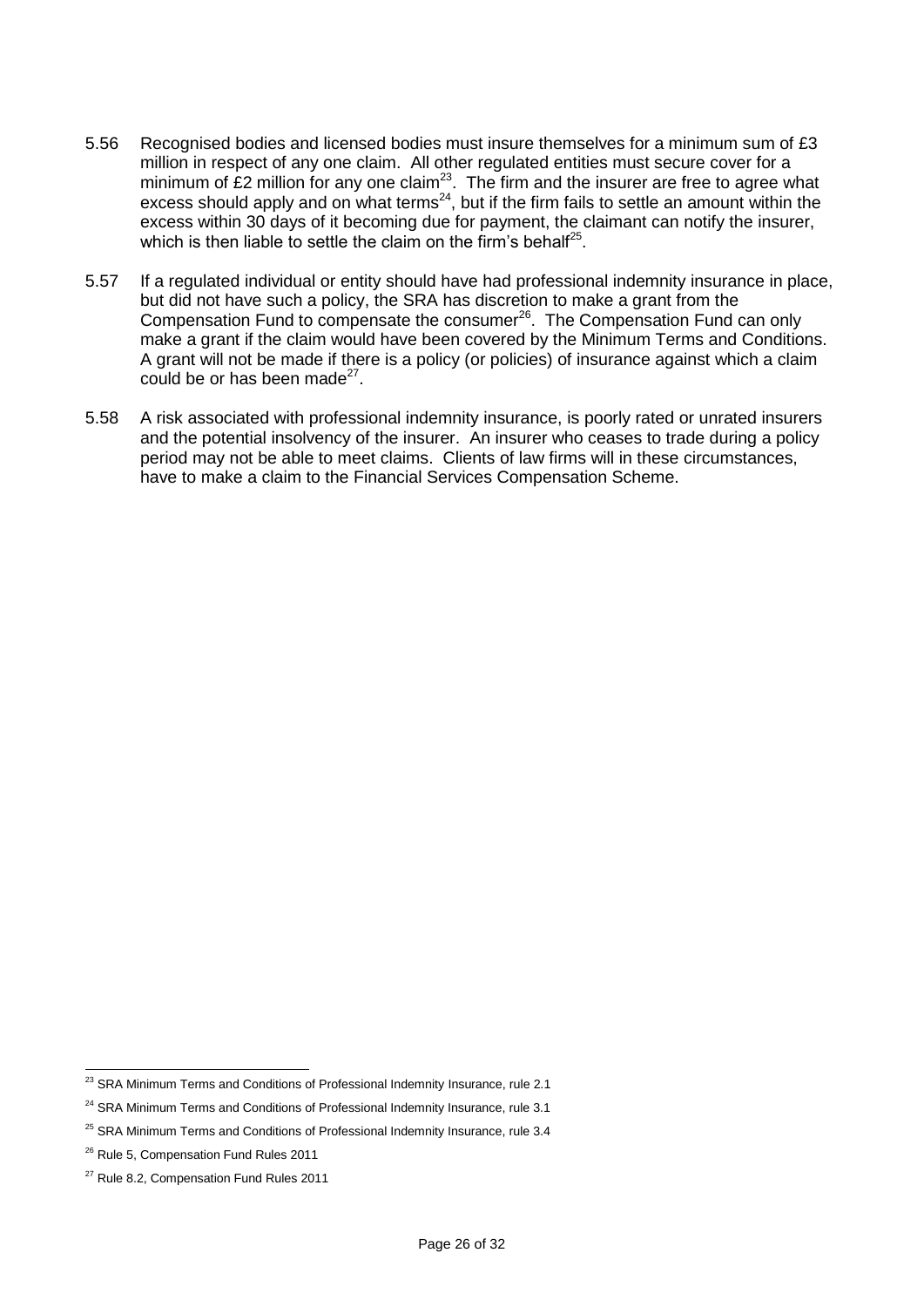# <span id="page-26-0"></span>**6 Funding the Compensation Fund**

6.1 Contributions to the Compensation Fund are mandatory for all regulated by the SRA.

The overall contribution required is currently split evenly between firms holding client money and regulated individuals. Both firm-based and individual contributions are then calculated on a flat rate fee basis. 50 per cent of the funding requirement is met by a fixed contribution from regulated firms, and 50 per cent by a fixed contribution from all regulated individuals.

# **Contributions in 2013/14**

#### **The individual contribution**

6.2 All individuals who applied for a Practising Certificate to commence on or after 1 November 2013<sup>28</sup>, and all RELs or RFLs registered with the SRA, were required to pay a flat fee of £56 as an individual contribution to the Compensation Fund. This was due irrespective of whether the individual lawyer held client money during the relevant period.

#### **The firm contribution**

- 6.3 The firm based contribution only applied to those entities that held or received client money (as defined in the SRA Accounts Rules) in the previous practising year (between 1 November 2012 and 31 October 2013). Both recognised sole practitioners and recognised or licensed bodies were required to pay a contribution of £836 irrespective of the size of the practice.
- 6.4 The SRA had discretion to waive the contribution above if the initial application was made by a body which had changed its legal status or succeeded to the practice of another recognised body or recognised sole practitioner, in circumstances where the predecessor entity had already paid a contribution to the Compensation Fund.

### **Calculation of the contribution**

6.5 The annual contribution is calculated by calculating the minimum reserve and forecasting future cash outflows and inflows for the year ahead. The overall contribution to be collected from regulated individuals/ entities is the balancing figure required to ensure that the minimum reserve is maintained at the end of the year.

<sup>&</sup>lt;sup>28</sup> The only exemption from this is for the Crown Prosecution Service, whose staff benefit from a statutory exemption from paying the individual contribution.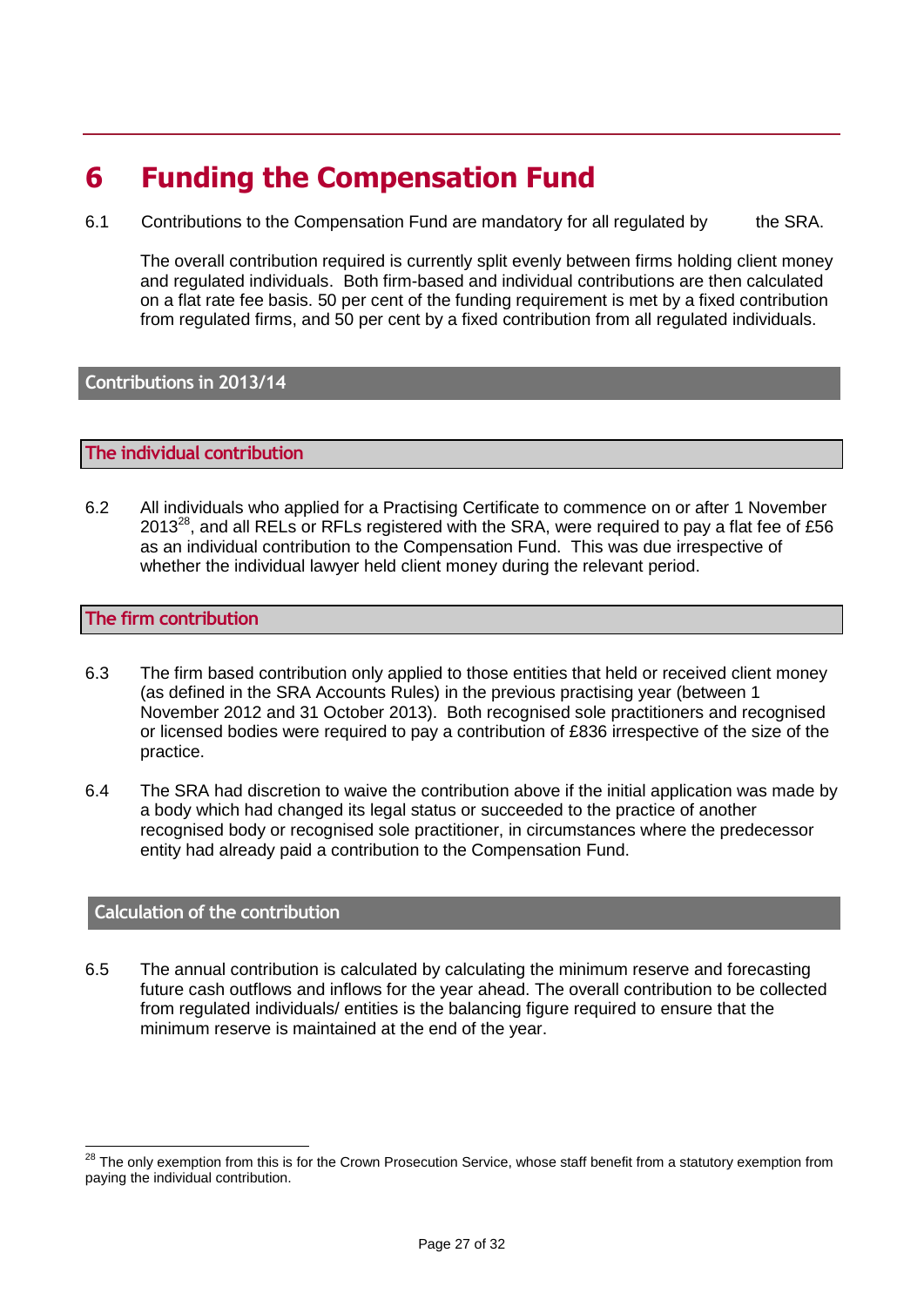### **Revised forecast of the closing balance for the Compensation Fund at year end**

- 6.6 The first stage is to calculate the expected closing balance on the Compensation Fund at the end of the practising year (i.e. to forecast the balance at 31 October of the current year).
- 6.7 This is achieved by reviewing the Compensation Fund accounts for the first five months of the practising year and extrapolating the expected cash inflows and outflows for the remaining seven months of the year to 31 October.
- 6.8 For example:
	- The Compensation Fund accounts for the first five months of the 2012/13 practising year show a balance of £67.1m.
	- The grants to be paid in 2012/13, based on the original value of open claims at the end of March 2013 of £110.6m, is estimated to be in the region of £25.1m, broken down as follows:
	- £ 6.0m actual grants paid to date (Nov12 to Mar13)
	- £ 4.7m forecast grants on open business as usual claims\*
	- £12.2m forecast for open mortgage fraud claims
	- £ 1.9m forecast for grants relating to future claims
	- £ 0.3m forecast for negligence claims re uninsured firms

 $E25.1m$ 

\* "Business as usual" claims in progress are evaluated by reference to the expected payout, applying historical payout rates for claims of a similar size and complexity.

#### **Calculating the minimum reserve**

6.9 The minimum level of reserves required in the Fund is calculated according to the following formula:

*Minimum reserve =* 

*(1.5 times average grants paid in previous 7 years) + ( 3 months' recharges & costs borne)*

# **Forecasting future cash inflows and outflows**

6.10 The main cash inflows to the Fund, excluding contributions, are transfers from Statutory Trust accounts (STAs) through rights of subrogation<sup>29</sup> and the transfer of residual balances<sup>30</sup>. Future cash inflows are calculated by extrapolating historical distributions, returns and recoveries.

  $^{29}$  Recovery of grants paid where funds are found to be held by the Society in STAs

 $30$  Remaining funds in STAs once all reasonable efforts have been made to trace beneficiaries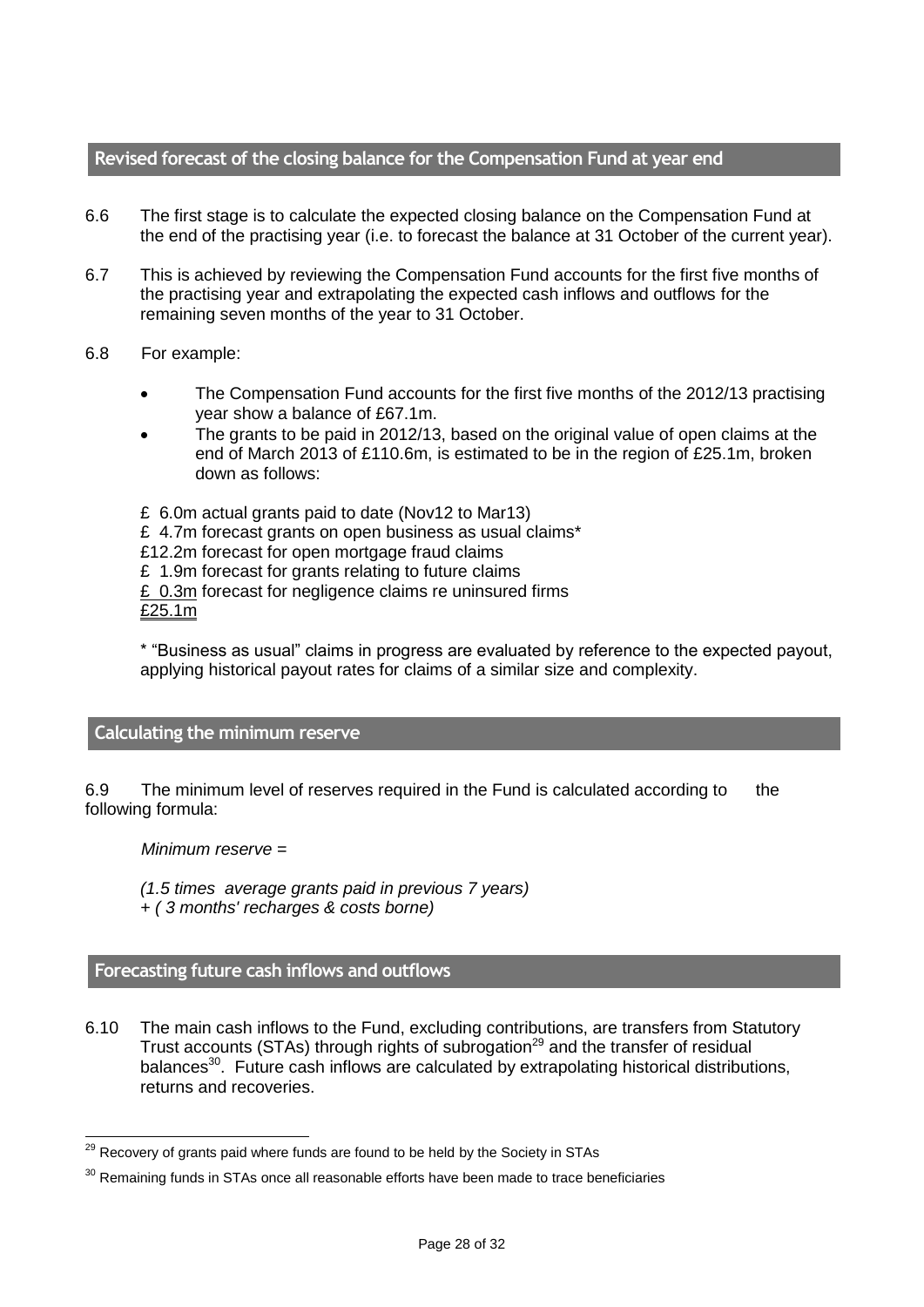6.11 The most significant cash outflows from the Fund are the payment of grants, the recharge of SRA and Law Society costs to the Compensation Fund and intervention costs. The Fund also bears the costs of legal challenge against decisions relating to the Fund, or legal action taken to protect and safeguard the Fund (such as the Willmett case in which the application of an aggregation clause by insurers could cause claims to fall on the Fund which it is considered should be paid by insurers).

6.12 The Client Protection directorate reviews the following when forecasting future cash inflows and outflows:

- expected number of future interventions
- estimated payouts for business as usual claims, by reference to historical pay out rates for claims of a similar size and complexity.
- mortgage fraud claims
- claims arising from the Assigned Risk Pool and uninsured firms
- SRA costs paid from or recharged to the Compensation Fund.

# **Consideration of Additional High Risk Potential Liabilities**

6.13 If the Client Protection directorate is aware of other factors which suggests an additional level of risk to the Compensation Fund for the coming year, its impact on the contribution calculation is evaluated as part of the fourth and final stage of the calculation. For example, legal disputes which might result in an additional liability on the Fund in terms of claims or costs may present additional potential liabilities.

### **Costs of intervention**

- 6.14 The costs of interventions will be used in the calculation of the following:
	- cash outflows for the current year forecast;
	- the minimum reserve; and
	- cash outflows forecast for the coming year.

The amount forecast to be recharged in the current and subsequent practising years based on current figures is £4.0m.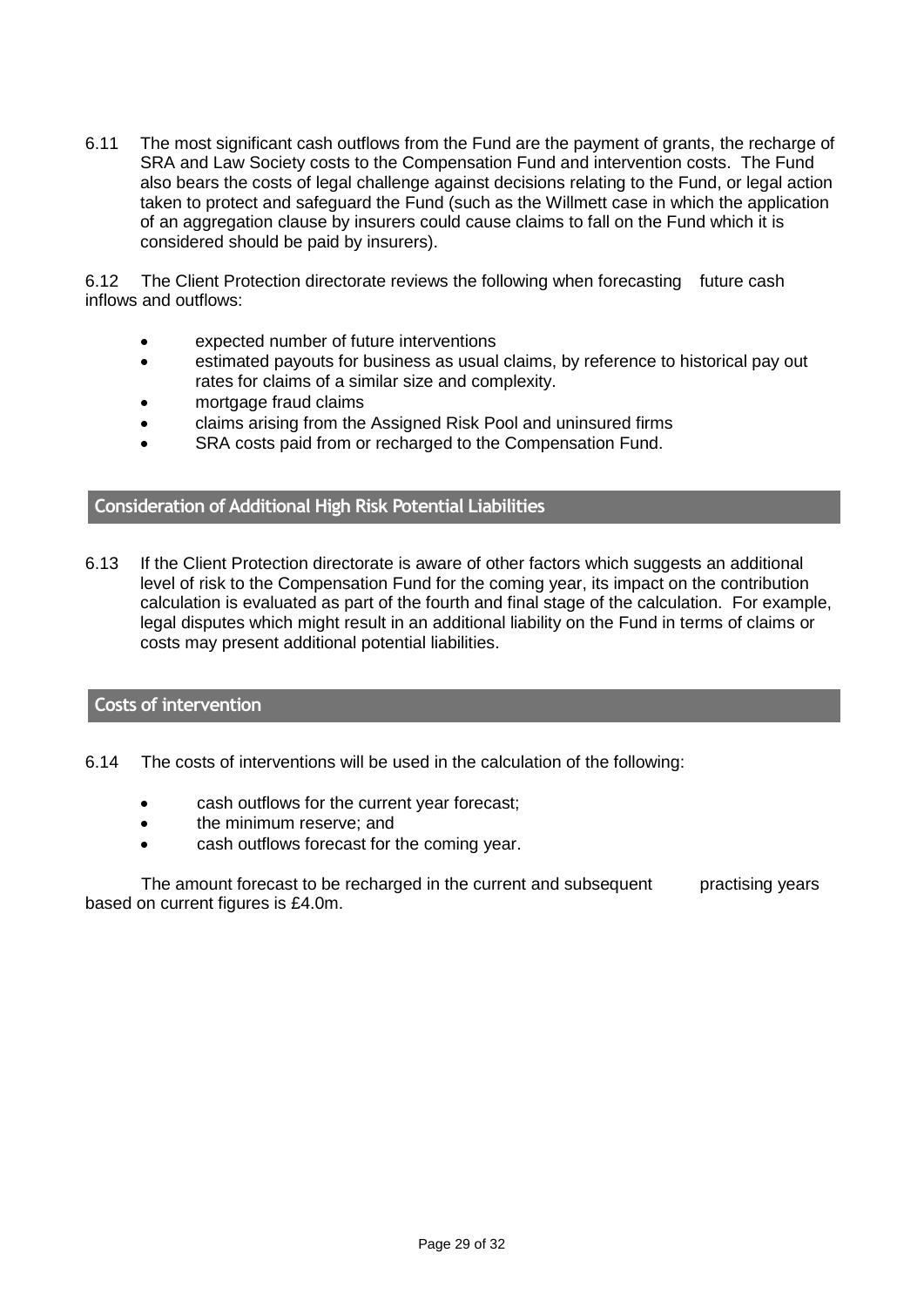# <span id="page-29-0"></span>**7 How the SRA manages applications to the Compensation Fund**

7.1 The primary function of the SRA's Compensation Fund is to make payments to those who have suffered loss as a result of fraud or dishonesty or by a failure to account for client money and provides client account funds for intervention agents to use immediately on an intervention where there are insufficient funds in a client account to protect clients' interests.

This section explains how claims on the Fund are handled by the SRA.

#### **How do claimants know to make a claim?**

- 7.2 The majority of claims on the Compensation Fund follow on from an intervention although this is not a pre requisite. If there has been an intervention the SRA's intervention agent will advise clients of the intervened firm on how to reclaim their money and papers.
- 7.3 Other applicants learn about the Compensation Fund through the SRA's website, on the advice of our Contact Centre or are directed to the Fund by other organisations such as the Legal Ombudsman or the Citizen's Advice Bureau.

#### **Process for applications to the Compensation Fund**

- 7.4 Applicants have to fill in an application form.
- 7.5 If the application falls outside the remit of the Fund or if further information is required applicants will be advised of this. Otherwise, the application will be allocated to a claims investigator to deal with it.
- 7.6 Some applications require detailed and sometimes lengthy investigations whilst others can be resolved swiftly, depending on complexity and the availability of evidence.
- 7.7 When Claims Investigators have completed their investigation they explain their view of the claim to the applicant. A report will then be prepared for adjudication including the Claims Investigator's recommendation. If the Claims Investigator is of the view that the claim should be refused whether in part or fully the applicant will be informed and given an opportunity to comment upon the report.
- 7.8 If the claim is refused in full or part the SRA will inform the applicant in writing of the reasons for the decision. The applicant has 30 days within which to appeal against the decision.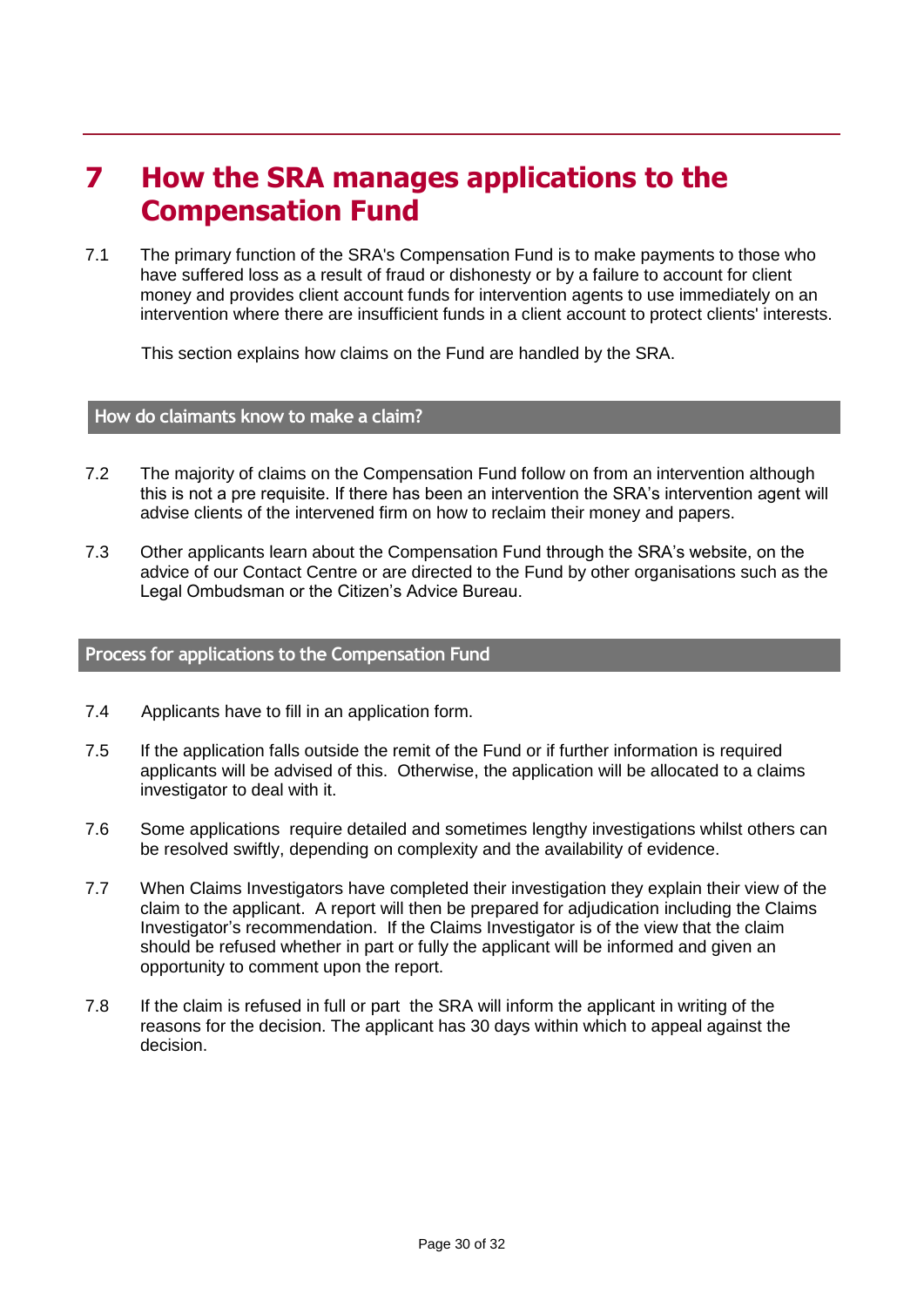# <span id="page-30-0"></span>**8 Value of claims on the Compensation Fund**

### **Claims made in 2012**

8.1 In 2012, 1,321 claims were made to the Compensation Fund, for a total value of £31.56 million.

The majority of claims (576) related to general client money (misappropriation/failure to account), followed by claims relating to stamp duty land tax, probate and mortgage fraud.

**Number of claims**

Source: SRA